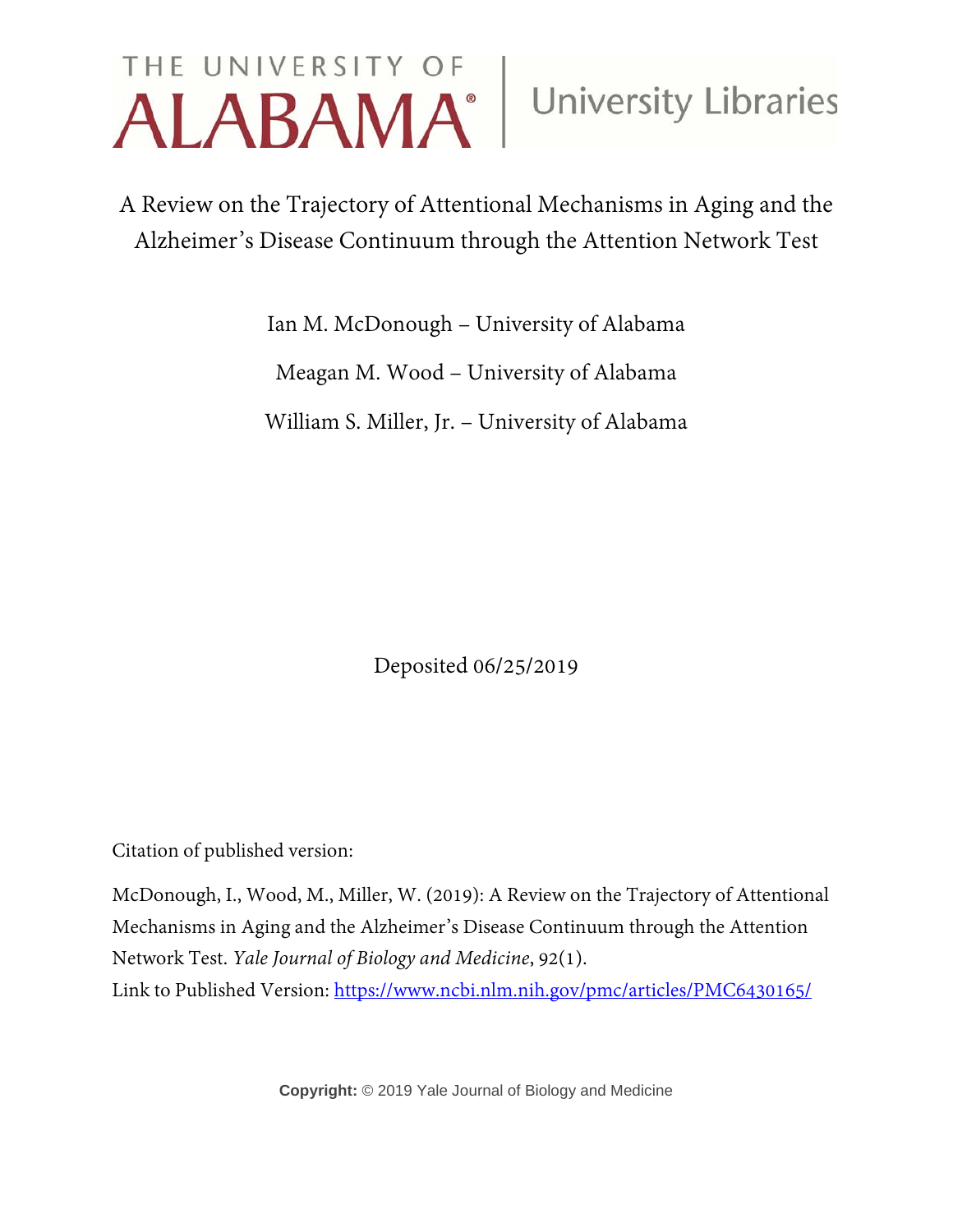### **REVIEW**



## **A Review on the Trajectory of Attentional Mechanisms in Aging and the Alzheimer's Disease Continuum through the Attention Network Test**

Ian M. McDonough*<sup>a</sup>*,\*, Meagan M. Wood*<sup>b</sup>* , and William S. Miller, Jr.*<sup>a</sup>*

*a Department of Psychology, The University of Alabama, Tuscaloosa, AL; b Department of Psychology, Mississippi University for Women, Columbus, MS*

Multiple domains of cognition are known to decline in both normal aging and in the trajectory towards Alzheimer's disease (AD†). While declines in episodic memory are most well-known in both normal aging and AD, some of these memory differences might stem from early deteriorations in attention that have consequences for later memory. Further complicating the matter is that attention is a multifaceted construct that might be differentially affected in normal aging and AD. According to cognitive neuroscience models of attention, three types of attention networks exist: alerting, orienting, and executive. Efficiency of these three networks can be captured using the Attention Network Test (ANT). We reviewed the literature investigating differences in attention networks using the ANT as a function of normal aging and the AD trajectory, which included people at risk for AD, preclinical stages of AD, mild cognitive impairment, and those diagnosed with AD. We found that normal aging and the AD trajectory evidenced different patterns of attentional declines. Whereas normal aging was most consistently associated with impairments in alerting, early phases of the AD trajectory were most consistently associated with impairments in executive attention, and later phases of the AD trajectory were mixed. The mixed results with AD are largely attributed to small sample sizes and confounding effects of general slowing. These findings highlight key gaps in the literature linking different phases of AD while also highlighting the usefulness of the ANT to distinguish normal aging from the AD trajectory, especially in the earliest phases of the disease process.

\*To whom all correspondence should be addressed: Ian M. McDonough, Department of Psychology, The University of Alabama, Box 870348, Tuscaloosa, AL 35487, USA; Tel: 205-737-3442, E-mail: immcdonough@ua.edu.

†Abbreviations: AD, Alzheimer's disease; aMCI, amnestic mild cognitive impairment; ANT, attention Network; Test; ANT-I, attention Network Test with Interactions; APOE, apolipoprotein E; DBP, diastolic blood pressure; fMRI, functional magnetic resonance imaging; HC, healthy controls; LBD, Lewy bodies dementia; MCI, mild cognitive impairment; nvMCI, patients with mild cognitive impairment without subcortical vascular damage; RT, reaction time; SBP, systolic blood pressure; SVM, support vector machine; svMCI, subcortical vascular damage.

Keywords: Aging, Alerting, Attention Network Test, Alzheimer's Disease, Executive Function, Mild Cognitive Impairment

Author Contributions: Manuscript ideas and outline was developed by IMM; Writing was conducted by IMM, MMW, and WM.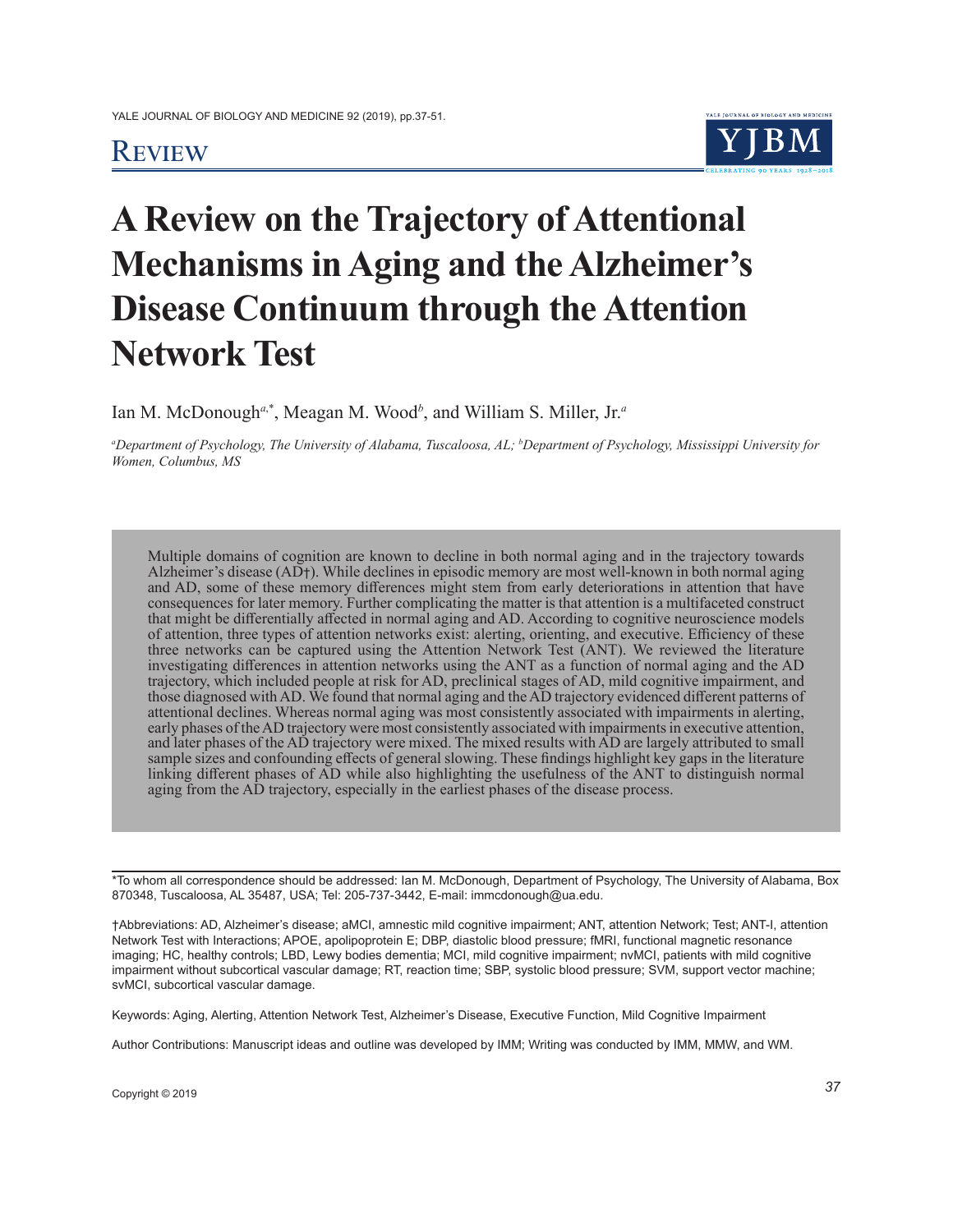#### **INTRODUCTION**

Maintaining visual attention is critical to select and process information in one's environment for everyday tasks like driving, cooking, and caring for others [1-3]. Information that is attended to and processed also is more likely to be remembered. In this way, memory encoding can be viewed as a byproduct of attention and its associated processes. Given the well-characterized declines in episodic memory in aging and Alzheimer's disease (AD), it is unclear to what extent these declines stem from differences in attention rather than (or in addition to) processes occurring during memory retrieval. Recent perspectives in cognitive neuroscience suggest that attention can be characterized by at least three different classes: alerting, orienting, and executive [4,5]. These three classes of attention may decline differently in normative aging compared with pathological aging, as in AD. Here, we review studies using the Attention Network Test (ANT) [4] that intentionally measure these classes of attention in a single task across the aging and AD spectrum: risk for AD, preclinical AD, mild cognitive impairment (MCI), and diagnosed AD. We note that other modern models with their own associated paradigms exist to study attention including, but not limited to, the computational Theory of Visual Attention [6], Cowan's framework on Attention and Memory [7], and the theory of Threaded Cognition [8]. We chose to focus on the ANT in this review because it assesses multiple classes of attention and has been the most widely used model to study attention across the aging and AD spectrum, thus providing the clearest comparisons across normative and pathological aging trajectories.

#### **THEORIES OF VISUAL ATTENTION**

Attention often is viewed as a process similar to a spotlight in the dark. Only a few selected objects can be viewed at a time, but we have volitional control to move the spotlight around and view different objects in our surrounding. We also can direct the spotlight near or far depending on our motivations and goals. This metaphor, however, ignores critical elements of attention, including the fact that exogenous sources can take control of or capture our attention, and the fact that attention can wane over time. Additionally, the metaphor does not allow for processes like aging or dementia to alter how the spotlight works (except perhaps in the fading of batteries that culminates in complete dysfunction).

Posner and colleagues have proposed a cognitive neuroscience perspective of attention that consists of three functionally interrelated, but anatomically distinct, attentional networks: alerting, orienting, and executive control. Alerting is the process by which one initiates

and sustains an aroused attentional state to prepare for an upcoming event or stimulus and is driven by the neurotransmitter norepinephrine via the thalamus, frontal cortex, and parietal cortex [4,9]. Orienting is the process by which attention is spatially shifted to select an object and is driven by the neurotransmitter acetylcholine via the lateral parietal cortex and the frontal eye fields [10]. Executive attention is the process by which one monitors and resolves conflicts among competing thoughts, feelings, or responses [11]. Executive attention is driven by dopamine via the anterior cingulate and lateral prefrontal cortex [4].

#### **THE ATTENTION NETWORK TEST**

The ANT is designed to test the three attentional networks in one procedure (Figure 1) [4,5]. Participants spend approximately 30 minutes determining whether the center arrow points left or right. Sometimes before a trial, a cue in the form of an asterisk above or below a central fixation point alerts participants of an upcoming arrow (single cue), whereas other times a cue appears both above and below a central fixation point (double-cue), and yet other times no cue appears (no cue). When the arrow appears, it can be above or below the focal point and can be accompanied by flankers (distracting arrows) that are in the same direction as the center arrow (congruent) or a different direction as the center arrow (incongruent). Response times (RTs) are then measured for trials that contain combinations of these manipulations and difference scores are calculated to estimate the efficiency of each network. Generally, one condition offers a type of low-level baseline of attention and a second condition either facilitates attention (leading to faster RTs as is the case for alerting and orienting) or interferes with attention (leading to slower RTs as is the case for executive attention). Thus, the larger the difference score, the more facilitation or interference can be inferred. The task can be easily implemented with a wide range of participants, including older adults and those with neurocognitive disorders, thereby keeping accuracy at a very high level.

Alerting is assessed by the impact of a *temporal signal* on attention that should enable better attention and faster responding. The estimate of alerting is calculated by subtracting RTs in the double-cue condition (*i.e.*, pre-arrow warning) from the no-cue condition. A larger difference score is indicative of better alerting abilities because people are better able to take advantage of the temporal warning cues [4,5]. Orienting is assessed by the impact of a *spatial signal* on attention that should enable better attention and faster responding. The estimate of orienting is calculated by subtracting RTs in the single spatial cue condition (*i.e.*, cue above or below the center that indicates valid information as to where the arrow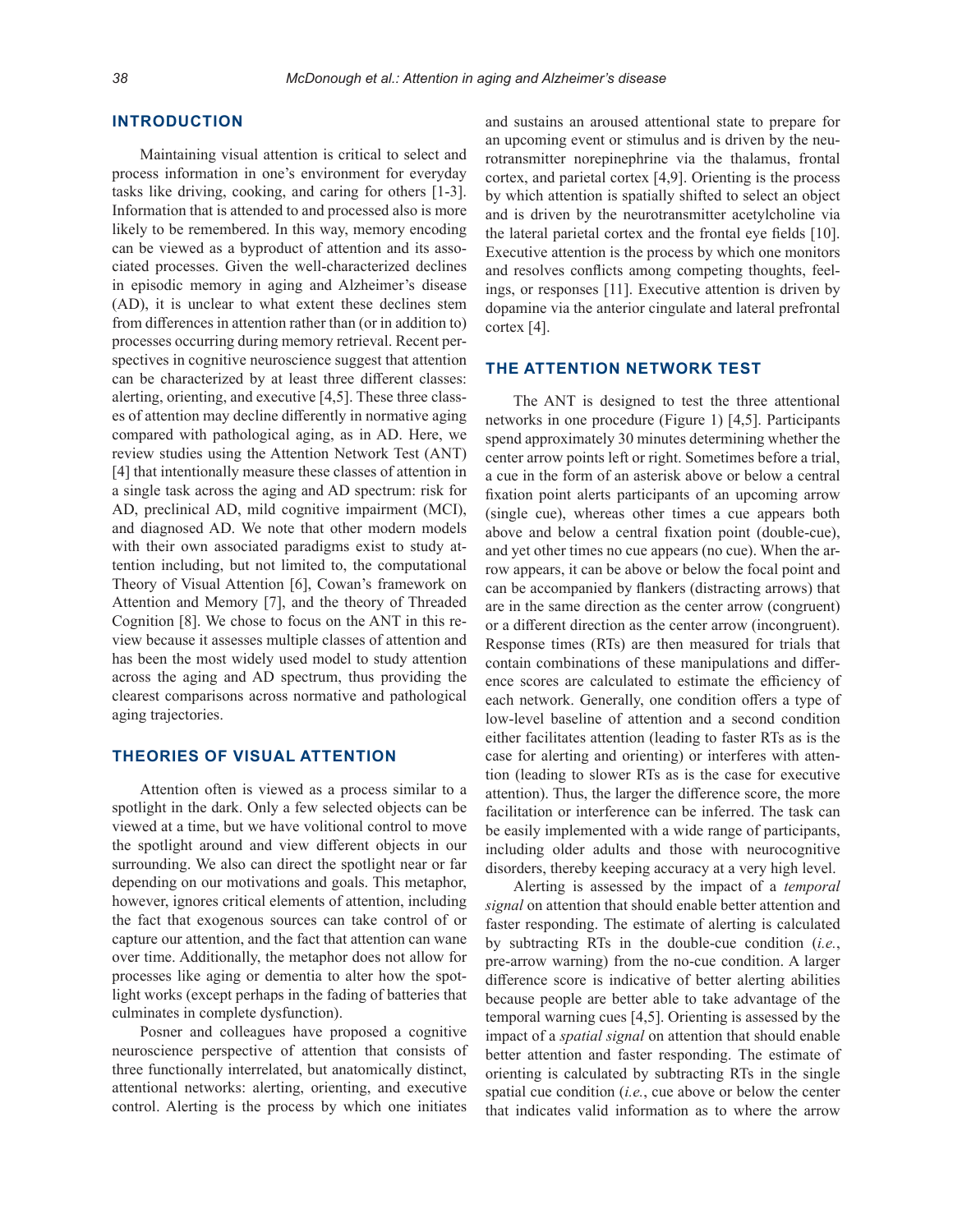

**Figure 1**. Schematic of Attention Network Test. Panel A illustrates an alerting trial with a neutral arrow (*i.e.*, no flankers). Alerting is calculated by subtracting response times in the double-cue condition from the no-cue condition. Panel B illustrates an orienting trial with a top spatial cue and a neutral arrow. Orienting is calculated by subtracting response times in the single spatial cue condition from the no cue condition. Panel C illustrates an executive trial with incongruent flankers. In the actual paradigm, these different trials are systematically combined so that all combinations of trials are possible. Executive attention is calculated by subtracting response times in the congruent flanker condition (not shown) from the incongruent flanker condition.

might appear) from the no cue (or sometimes the invalid cue) condition. A larger difference score is indicative of better orienting abilities because people are better able to take advantage of the spatial warning cues [4,5]. Lastly, executive attention is assessed by the time it takes to resolve conflicting sources of information due to the flankers that should impair attention and slow down responding. The estimate of executive attention is calculated by subtracting RTs in the congruent flanker condition (*i.e.*, outside arrows match the center arrow) from the incongruent flanker condition (*i.e.*, outside arrows do not match the center arrow). A smaller difference score is indicative of better executive attention because people are less impaired by the distracting, conflicting information  $[4,5]$ .

In an older adult sample, Mahoney *et al*. [12] found high independence among the three measures. The correlations between alerting and executive attention were near zero  $(r = -.07)$  as were the correlations between orienting and executive attention  $(r = -.05)$ . However, the correlations between alerting and orienting were significant  $(r = -0.27)$ , which was attributed to the overlapping nature of spatial and alerting cues [4]. Additionally, Ishigami *et al*. [13] found that each measure was reliable using split-half correlations in a variant of the ANT (ANT-I).

#### **ANT PERFORMANCE IN NORMAL AGING**

Fernandez-Duque and Black [14] were one of the first to investigate the effects of aging and AD on ANT performance. They found that older adults showed a larger alerting effect (*i.e.*, larger difference scores) than younger adults. Notably, these authors also corrected for general age-related slowing in their analyses. Because older adults often respond slower across all conditions, this general age-related slowly can artificially create larger difference scores in one group compared to another [15-17]. They implemented this correction using proportion scores that were calculated by dividing the mean RTs in each condition for each participant by their overall RT. Fernandez-Duque and Black [14] argued that older adults might have some difficulty sustaining their attention in the trials and, as a result, may have benefited more from cues than younger adults. No age differences were found in orienting or executive attention. Although this study was one of the earliest studies to use the ANT to test for age differences, the sample sizes were quite small  $(n = 13)$ per group).

Contrarily, Jennings and colleagues [18] used a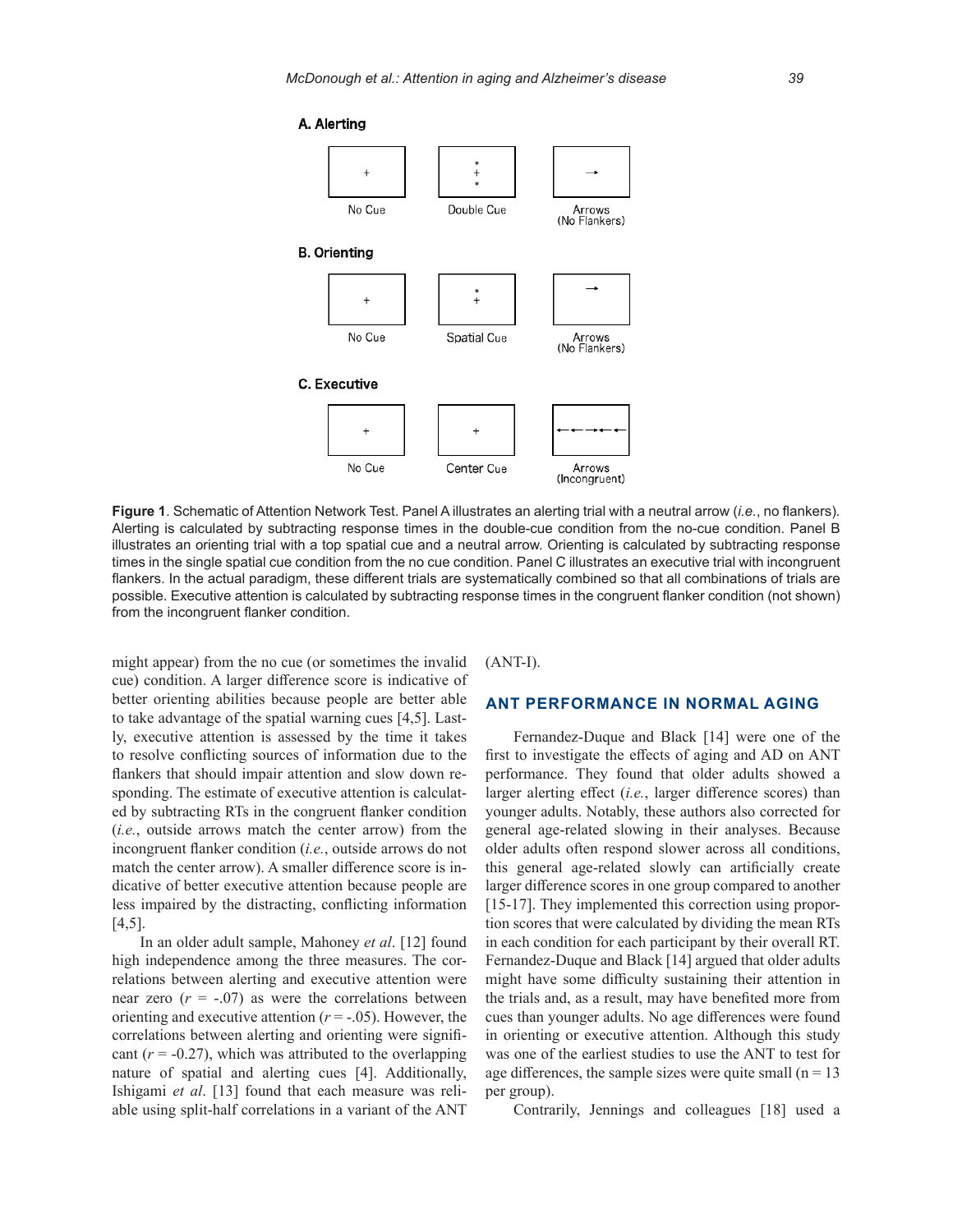larger sample of cognitively normal older adults  $(N =$ 63). Using raw difference scores (as is traditional in most ANT studies in young adults), older adults had smaller alerting effects than younger adults, and thus did not benefit as much from alerting. Like Fernandez-Duque and Black [14], Jennings *et al*. [18] also corrected for general age-related slowing but did so by transforming the raw response times into z-scores and re-conducting the analyses. These new transformed scores showed the same age effects. Interestingly, these alerting effects were in the opposite direction as the smaller study conducted by Fernandez-Duque and Black [14]. These researchers argued that any age differences seen in alerting across studies may be due to differences in methodology such as the duration of the presentation or the persistence of the warning cues. Jennings and colleagues [18] argued that when the duration of the cues is increased, an increase in older adults' alerting also can be seen. However, when the duration of the cues is closer to 100 milliseconds, larger age differences might occur. Jennings *et al*. [18] also found a larger executive attention effect in older adults than younger adults, suggesting that older adults were more distracted by the incongruent flankers than young adults. However, when these scores were transformed to correct for general age-related slowing, they no longer showed significant age differences. No age differences were found for orienting.

Later, Gamboz and colleagues [19] found similar results using a similar sample size  $(N = 65)$ , but in a low educated sample (mean education  $= 11$  years). They found that when raw scores were used, older adults showed a smaller alerting effect (*i.e.*, less benefit from the double cue versus no cue), a larger orienting effect (*i.e.*, more benefit from the spatial cue versus the central cue), and a larger executive effect (*i.e.*, more conflict from the incongruent versus the congruent cue) than younger adults. However, after transforming the scores using the proportion method, only the smaller alerting effect in older adults compared with young adults remained. A similar pattern of transformed versus raw effects were found by others [20-22], providing additional evidence of smaller alerting effects in older adults than younger adults. Gamboz and colleagues [19] argued that the contradictory results found by Fernandez-Duque and Black [14] might be due to the more salient (*i.e.*, bigger and brighter) warning cues compared to those used in other studies [18,19] or due to differences in duration (*e.g.*, 500 milliseconds vs. 100 milliseconds).

In a study conducted by Zhou and colleagues [23], the efficiency of the attentional networks was examined among young, middle-aged, and older Chinese adults. They discovered that older adults had significantly smaller alerting effects than young and middle-aged adults, suggesting an impairment in alerting only during old age. Large executive attention effects (worse performance) also increased from young to middle-aged to old age. In contrast, there were no significant age differences in orienting. These effects remained after correcting for general slowing using proportion scores. While these age differences resemble other findings for alerting, they contrast many of the previous null results for executive attention. Not only were these age differences in executive attention roughly twice as large as the alerting effects, but they were discovered in participants in as early as middle age.

Westlye *et al*. [24] also found age differences while investigating the neuroanatomical correlates of the ANT in a large sample ( $N = 128$ ). After correcting for age-related slowing using the proportion method, they found smaller alerting effects (*i.e.*, poorer alerting) with older age and smaller executive attention effects (*i.e.*, better executive attention) with older age. This executive attention effect was about half the size of the alerting effect and in the opposite direction than expected. However, using the same age-related slowing corrections, Young-Bernier *et al*. [25] found the age-related effects to be in the same direction, supporting the Westlye *et al*. [24] study.

Another large study ( $N = 263$ ) [26] used an ANT-like task that measured orienting and executive attention in a lifespan sample from ages 6 to 88 years old. From early adulthood to old age, they found very stable orienting effects, suggesting that this attention type does not differ in adulthood. They did, however, find larger executive attention effects from middle-age to older-age, suggesting an impairment in this attention ability after about age 67. While these authors found that mean RTs (an indication of general slowing) differed with age and were correlated with both orienting and executive attention effects, they did not recalculate their analyses while controlling for these slowing effects. Thus, despite the large sample size, it is not clear whether these aging effects would remain after controlling for general slowing.

In summary, when examining the effects of normal aging on the ANT, common themes did arise (see Table 1). Studies using larger samples and shorter cue time lengths create conditions under which older adults show less benefit from cues meant to enhance alerting than young adults. On the other hand, most of the studies found no significant age differences for orienting and executive attention within the ANT after accounting for generalized age-related slowing. For those studies that did find age differences in executive attention, a study by Mahoney *et al*. [12] might partially account for some of the conflicting findings. They compared young-old adults (70 to 79 years old) with old-old adults (80+ years old) and found that greater age was associated with a larger executive attention effect (*i.e.*, greater susceptibility for distraction from the flanking cues) even when controlling for general slowing (for similar findings, see also [27]).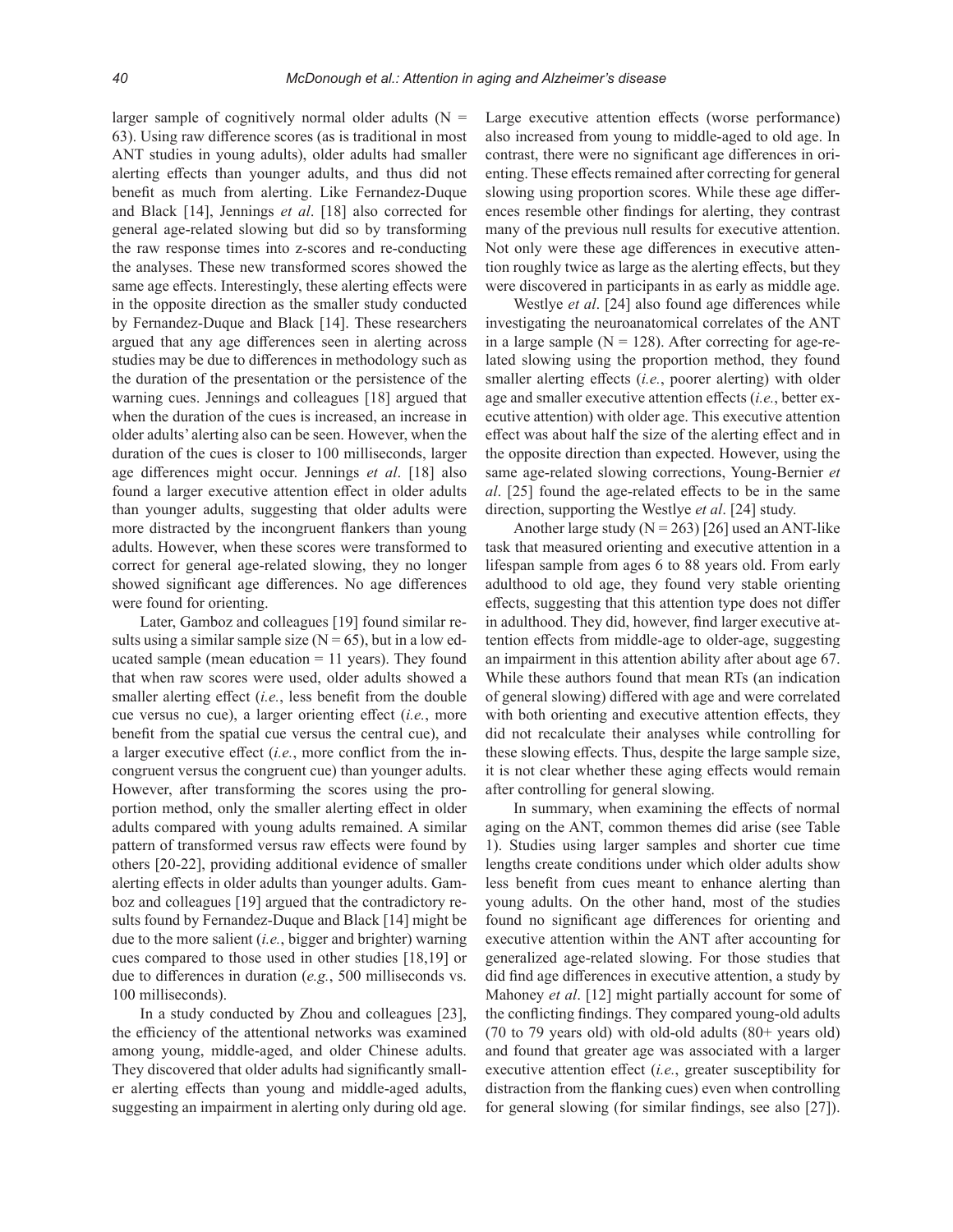| <b>First Author</b> | Year | Participants (N,<br>Type, Mean Age)                                  | Findings                                                                                                                                                                                                                                                              | <b>Notable Limitations</b>                                                                                                                                                                                                                                                                                            |
|---------------------|------|----------------------------------------------------------------------|-----------------------------------------------------------------------------------------------------------------------------------------------------------------------------------------------------------------------------------------------------------------------|-----------------------------------------------------------------------------------------------------------------------------------------------------------------------------------------------------------------------------------------------------------------------------------------------------------------------|
| Festa-Martino       | 2004 | 15 YA ( $M = 18.3$ )<br>19 OA ( $M = 77.1$ )<br>18 AD ( $M = 79.4$ ) | - After correcting for age-related<br>slowing, YA larger alerting effects<br>than OA and AD.<br>- OA had larger alerting effects<br>than AD.<br>- AD had larger orienting than YA<br>and OA.                                                                          | - Small sample sizes                                                                                                                                                                                                                                                                                                  |
| Fernandez-<br>Duque | 2006 | 13 YA ( $M = 19.8$ )<br>13 OA ( $M = 72.5$ )<br>13 AD ( $M = 74.7$ ) | - After correcting for age-related<br>slowing, OA had larger alerting<br>effect than YA.<br>- After correcting for age-related<br>slowing, AD exhibited poorer<br>executive attention than OA.                                                                        | - Small sample sizes                                                                                                                                                                                                                                                                                                  |
| Tales               | 2006 | 15 OA ( $M = 74.6$ )<br>15 AD ( $M = 72.9$ )                         | - AD had a larger orienting effect<br>than OA.                                                                                                                                                                                                                        | - Small sample sizes<br>- Did not investigate executive<br>attention.<br>- Baseline response times were<br>not controlled.                                                                                                                                                                                            |
| Jennings            | 2007 | 60 YA ( $M = 19.2$ )<br>63 OA ( $M = 69.1$ )                         | - After correcting for age-related<br>slowing, OA had smaller alerting<br>effects than YA.                                                                                                                                                                            |                                                                                                                                                                                                                                                                                                                       |
| Gamboz              | 2010 | 70 YA ( $M = 25.8$ )<br>65 OA ( $M = 67.9$ )                         | - After correcting for age-related<br>slowing, OA had smaller alerting<br>effects than YA.                                                                                                                                                                            |                                                                                                                                                                                                                                                                                                                       |
| Lv                  | 2010 | 42 MCI ( $M = 68.5$ )<br>45 OA ( $M = 64.8$ )                        | - Direct comparisons revealed<br>no differences between amnestic<br>MCI and OA on any of the tasks.<br>- Support vector machine anal-<br>ysis was able to differentiate<br>between amnestic MCI and OA.                                                               | - The combination of a) using<br>a non-linear support vector<br>machine, b) including age in the<br>analysis, and c) finding no mean<br>differences between groups for<br>any of the individual measures<br>complicates the interpretation of<br>these findings.<br>- Baseline response times were<br>not controlled. |
| Mahoney             | 2010 | 184 OA ( $M = 80.41$ )                                               | - After controlling for general<br>slowing, higher blood pressure<br>was associated with better exec-<br>utive attention.                                                                                                                                             |                                                                                                                                                                                                                                                                                                                       |
| Waszak              | 2010 | 263 Age Range<br>6-88 (no mean age<br>reported)                      | - Executive attention increased<br>from MA to OA.                                                                                                                                                                                                                     | - Did not investigate alerting.<br>- Did not correct for age-related<br>slowing.                                                                                                                                                                                                                                      |
| Westlye             | 2010 | 268 Age Range 20-<br>$84 (M = 48.5)$                                 | - After correcting for age-related<br>slowing, OA had smaller alerting<br>and executive attention effects<br>than YA.<br>- The same brain regions that<br>atrophy in AD were also associ-<br>ated with individual differences in<br>executive attention and alerting. |                                                                                                                                                                                                                                                                                                                       |

**Table 1. Summary of Attention Network Test Studies**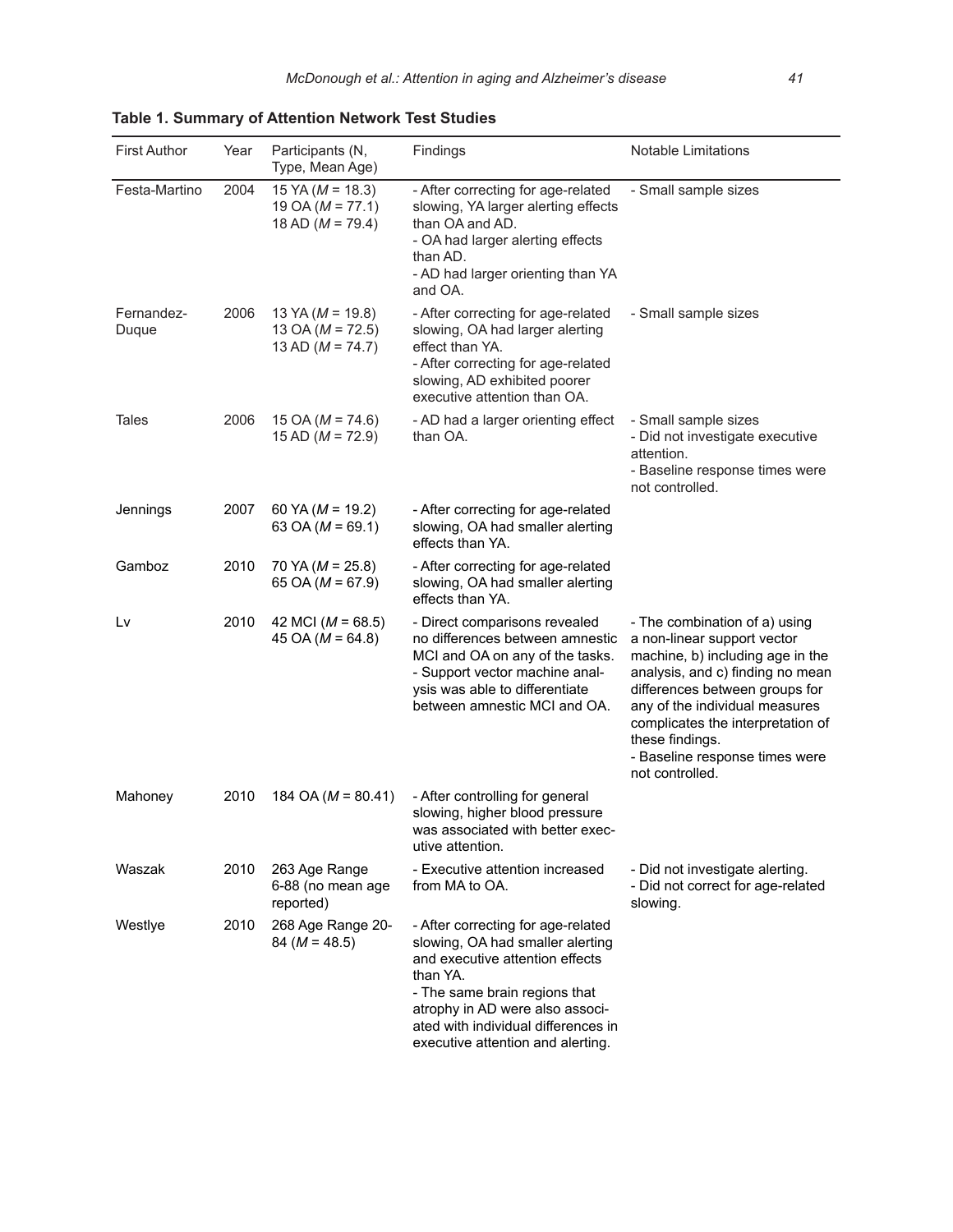| Fernández | 2011 | 34 MCI ( $M = 69.8$ )<br>19 OA ( $M = 70.3$ )                        | - Subcortical vascular MCI<br>showed smaller orienting effects<br>than non-subcortical vascular<br>MCI and OA.                                                                                                                                                                                                                                                                                                                                  | - Small sample sizes when<br>breaking up MCI groups.                       |
|-----------|------|----------------------------------------------------------------------|-------------------------------------------------------------------------------------------------------------------------------------------------------------------------------------------------------------------------------------------------------------------------------------------------------------------------------------------------------------------------------------------------------------------------------------------------|----------------------------------------------------------------------------|
| Zhou      | 2011 | 30 YA ( $M = 27.8$ )<br>30 MA ( $M = 51.2$ )<br>30 OA ( $M = 70.9$ ) | - After correcting for age-related<br>slowing, OA had smaller alerting<br>effects than YA and MA.<br>- After correcting for age-relat-<br>ed slowing, executive attention<br>effects increased from YA to MA<br>to OA.                                                                                                                                                                                                                          |                                                                            |
| Deiber    | 2013 | 20 YA ( $M = 25.5$ )<br>28 OA ( $M = 64.9$ )                         | - After correcting for age-related<br>slowing, OA had larger orienting<br>effects than YA.                                                                                                                                                                                                                                                                                                                                                      | - Small sample sizes                                                       |
| Gaudet    | 2013 | 19 CE ( $M = 64$ )<br>16 OA ( $M = 62$ )                             | - OA who recently suffered a car-<br>diac event had poorer executive<br>attention than those without such<br>event.<br>- Greater impairments in exec-<br>utive attention were associated<br>with poorer driving in a driving<br>simulator.                                                                                                                                                                                                      | - Small sample sizes<br>- Baseline response times were<br>not controlled.  |
| Knight    | 2013 | 27 YA ( $M = 21.37$ )<br>32 OA ( $M = 73.34$ )                       | - When tested in the morning, YA - Small sample sizes<br>had greater alerting effects than<br>OA after correcting for age-relat-<br>ed slowing.<br>- When tested in the evening, no<br>age differences in alerting were<br>found even after correcting for<br>age-related slowing.                                                                                                                                                              |                                                                            |
| van Dam   | 2013 | 19 MCI ( $M = 77.6$ )<br>15 OA ( $M = 74.6$ )                        | - The amnestic MCI group had<br>larger executive attention effects<br>than OA.<br>- The amnestic MCI group had<br>increased brain activity using<br>fMRI in the parietal cortex than<br>OA for the alerting and orienting<br>tasks.<br>- The amnestic MCI group had<br>decreased brain activity in the<br>anterior cingulate cortex, medial<br>prefrontal cortex, and lateral<br>prefrontal cortex than OA for the<br>executive attention task. | - Small sample sizes.<br>- Baseline response times were<br>not controlled. |
| Gamble    | 2014 | 26 YA ( $M = 20.54$ )<br>30 OA ( $M = 69.10$ )                       | - Viewing nature, but not urban,<br>pictures significantly improved<br>executive attention in both OA<br>and YA.<br>- No age differences or interac-<br>tions with age were found.                                                                                                                                                                                                                                                              | - Small sample sizes<br>- Did not correct for age-related<br>slowing.      |
| Martella  | 2014 | 20 MCI ( $M = 66.5$ )<br>18 OA ( $M = 66.6$ )                        | - OA had larger executive atten-<br>tion effects than MCI.<br>- MCI showed lower vigilance<br>than OA.                                                                                                                                                                                                                                                                                                                                          | - Small sample sizes<br>- Baseline response times were<br>not controlled.  |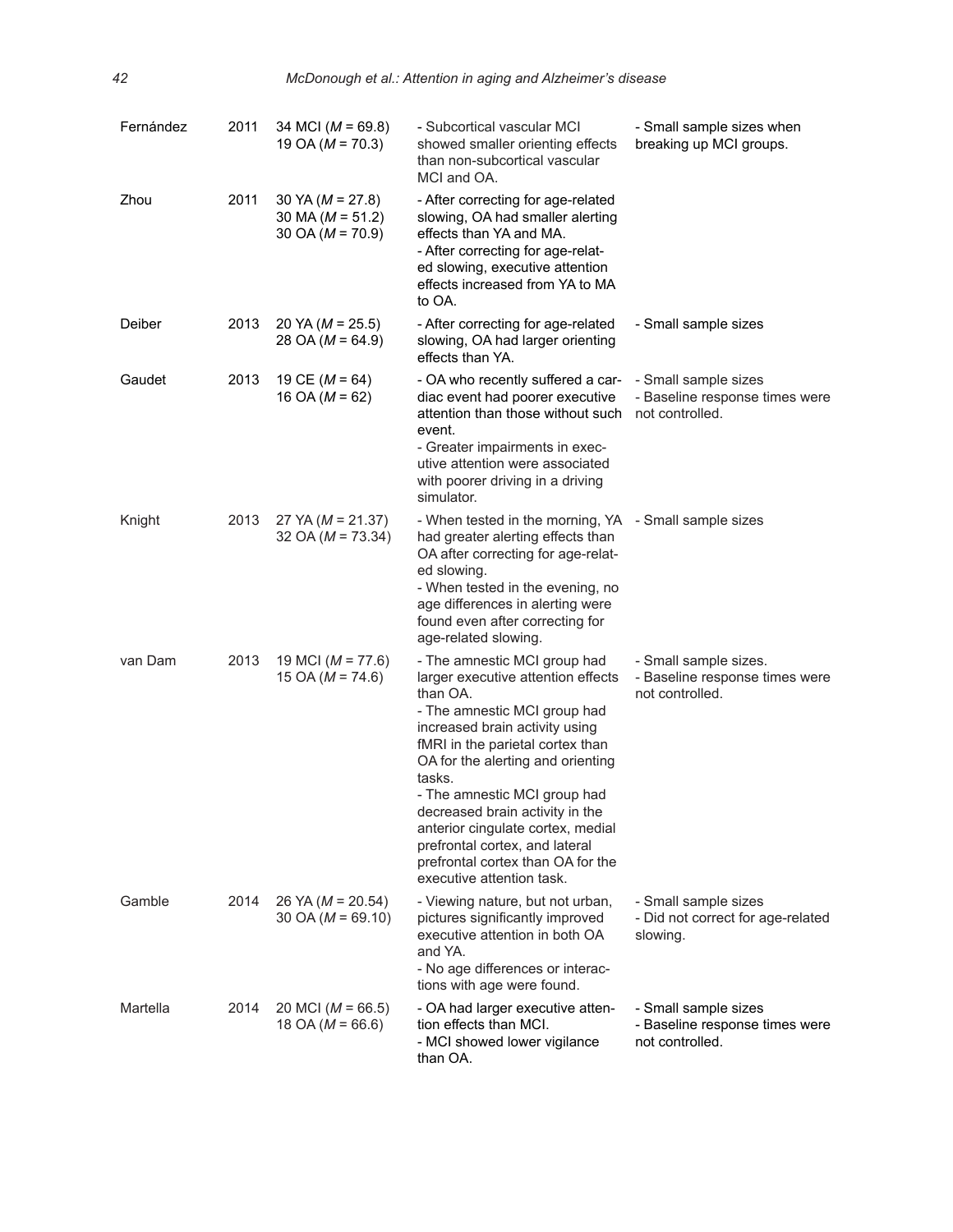| Firbank                  | 2015 | 23 OA ( $M = 76.3$ )<br>23 AD ( $M = 75.8$ )<br>32 LBD ( $M = 75.0$ ) | - LBD had smaller executive<br>attention than OA.<br>- AD failed to deactivate pari-<br>etal brain regions in executive<br>attention task compared with OA<br>and LBD.                                                                                                                                                                                                                                                                                                                                                     | - Small sample sizes<br>- Baseline response times were<br>not controlled.                  |
|--------------------------|------|-----------------------------------------------------------------------|----------------------------------------------------------------------------------------------------------------------------------------------------------------------------------------------------------------------------------------------------------------------------------------------------------------------------------------------------------------------------------------------------------------------------------------------------------------------------------------------------------------------------|--------------------------------------------------------------------------------------------|
| Young-<br><b>Bernier</b> | 2015 | 33 YA ( $M = 22.4$ )<br>31 OA ( $M = 70.2$ )                          | - After correcting for age-related<br>slowing, OA had smaller alerting<br>and executive attention effects<br>than YA.<br>- Follow-up analyses accounting<br>for inter-network interactions<br>when calculating the ANT net-<br>work score, however, revealed<br>no significant age differences.                                                                                                                                                                                                                            |                                                                                            |
| Zhang                    | 2015 | 12 MCI ( $M = 69.3$ )<br>16 AD ( $M = 69.9$ )<br>15 OA ( $M = 67.8$ ) | - OA had better executive atten-<br>tion than amnestic MCI.<br>- Dorsal and ventral attentional<br>networks were more function-<br>ally connected to each other in<br>amnestic MCI than OA.<br>- Correlations were found with<br>connectivity for all three at-<br>tentional networks within the<br>amnestic MCI group.<br>- AD performed worse on all<br>three attentional networks than<br>OA.<br>- AD had decreased connectivity<br>within the dorsal attentional net-<br>work and the ventral attentional<br>networks. | - Small sample sizes<br>- Baseline response times were<br>not controlled.                  |
| Kaufman                  | 2016 | 19 YA ( $M = 22.9$ )<br>16 OA ( $M = 64.8$ )                          | - After controlling for age-related<br>slowing, YA had greater alerting<br>than OA.<br>- Alerting cues led to a greater<br>posterior N1 response using<br>ERP in YA than OA.                                                                                                                                                                                                                                                                                                                                               | - Small sample sizes                                                                       |
| Lu, Chan et al.          | 2016 | 137 OA ( $M = 71.5$ )<br>36 AD ( $M = 73.4$ )<br>31 VD ( $M = 73.5$ ) | - After correcting for age related<br>slowing, those with AD and VD<br>showed larger executive atten-<br>tion effects than OA.                                                                                                                                                                                                                                                                                                                                                                                             | - AD group had unusually high<br>levels of cognitive functioning<br>(Chinese MMSE = 27.22) |
| Lu, Fung et al.          | 2016 | 145 OA Age Range<br>65-80 ( $M = 72.41$ )                             | - After correcting for age-related<br>slowing, increasing age within<br>the OA was associated with<br>greater executive attention.                                                                                                                                                                                                                                                                                                                                                                                         |                                                                                            |
| Williams                 | 2016 | 24 YA ( $M = 21.6$ )<br>24 OA ( $M = 65.1$ )                          | - After controlling for age-related<br>slowing, OA showed reduced<br>alerting than YA.<br>- N2 and P3 responses using<br>ERP were larger in YA than OA.                                                                                                                                                                                                                                                                                                                                                                    | - Small sample sizes                                                                       |

Notes. YA = Young Adults; MA = Cognitively Normal Middle-Aged Adults; OA = Cognitively Normal Older Adults; MCI = Older Adults with Mild Cognitive Impairment; AD = Older Adults with Alzheimer's Disease; LBD = Older Adults with Lewy Body Dementia; VD = Older Adults with Vascular Disease; CE = Older Adults with Recent History of a Cardiac Event; MMSE = Mini-Mental Status Exam.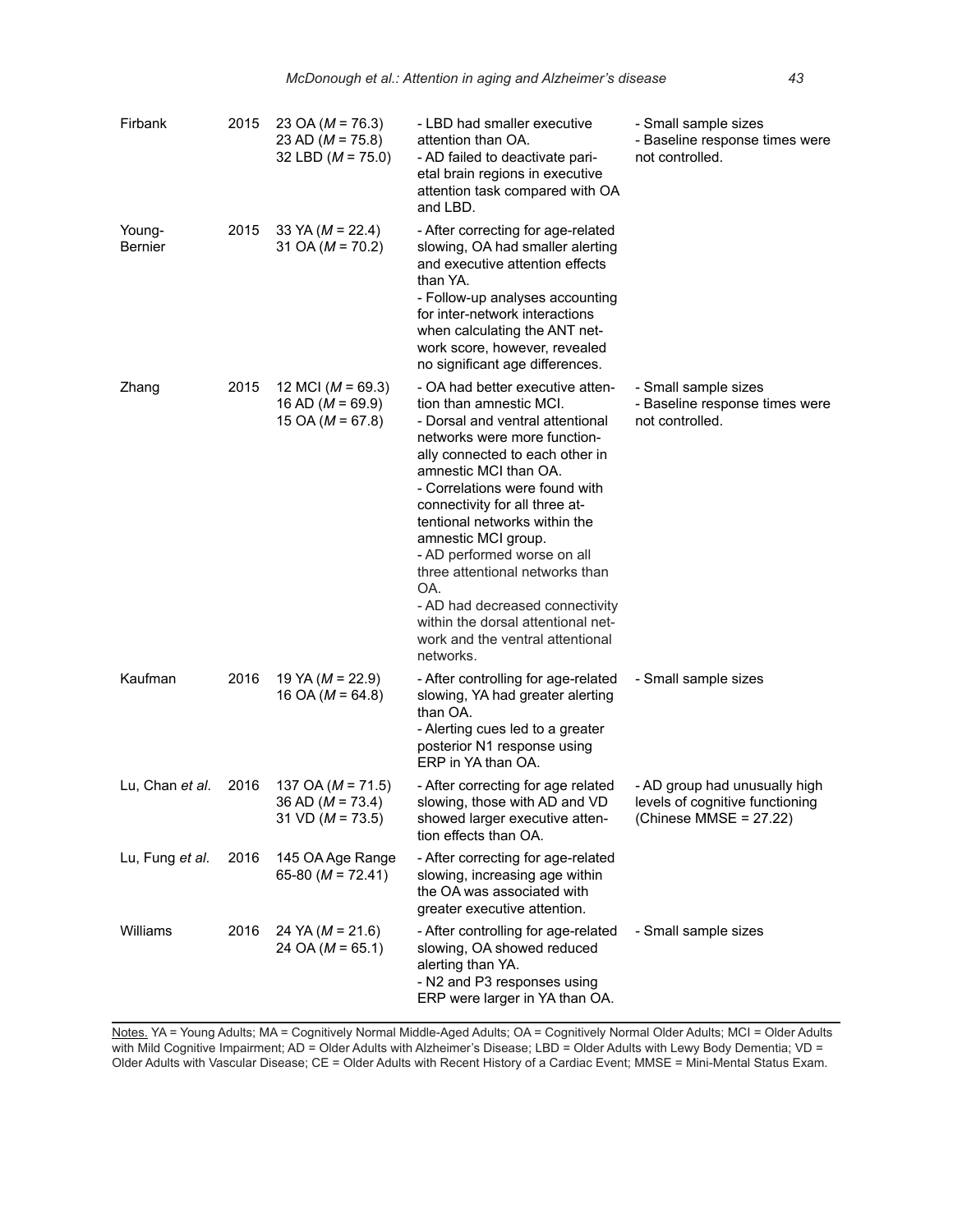

**Figure 2**. Summary of findings for trends in normal aging (left) and the AD trajectory (right). In normal aging, alerting gradually decreases with age, executive attention declines only in very old age, and orienting is stable. In early phases of the AD trajectory (*i.e.*, normal older adults at risk for AD, preclinical AD, and amnestic mild cognitive impairment), executive attention declines above beyond normal age-related declines in attention. In later phases of the AD trajectory (*i.e.*, diagnosed AD), orienting declines at a similar rate as alerting. Because the likelihood of a diagnosis of AD increases with old age, we use the age-related alerting effect as a reference line. AD = Alzheimer's disease.

No differences in these two old age groups were found for alerting or orienting. Thus, these studies [12,27] suggest that although alerting may become altered with normal aging earlier on (60 to 70 year-olds), executive attention might become altered later in life (*i.e.*, 80+ year-olds). This pattern is summarized in the left panel of Figure 2.

 At the same time, not all studies have found age differences across any of the measures [28]. For example, Young-Bernier *et al*. [25] found that when they corrected for interactions between the purportedly independent networks, no age differences were found. Knight and Mather [21] also found that time of day impacted the degree of age differences. No age differences were found when testing participants in the evening, but age differences in alerting were found if participants were tested in the morning. In addition, one study found differences in neither alerting nor executive attention, but rather in orienting; older adults exhibited larger (*i.e.*, more beneficial) effects of orienting than younger adults, even when correcting for age-related slowing [29]. No one factor can explain the few studies that deviate from these trends. One other important aspect to consider in "normal" aging studies is that many of them likely unintentionally include some participants in preclinical stages of AD that will convert to AD in subsequent years. The preclinical AD stage is characterized by a slow accumulation of AD pathology (*i.e.*, beta-amyloid plaques and tau neurofibrillary tan-

gles) leading to neurodegeneration that can impact cognitive performance [30-32]. Without biomarkers of this preclinical stage or longitudinal measures of function, many older adult studies are at risk for including a subset of those on the trajectory towards AD.

#### **ANT PERFORMANCE IN OLDER ADULTS WITH AD RISK**

Various factors other than chronological age have been established that predict the likelihood of converting to late onset AD, including having a family history of AD and the *APOE* E4 gene [33,34]. While these risk factors have the most specific links with AD, we could not find any studies that have investigated the ANT as a function of these risk factors. However, epidemiological studies have identified many other factors that increase one's risk for AD [35], albeit with considerably lower public awareness [36]. For example, a recent systematic review [37] documented nearly a dozen modifiable risk factors for AD including hypertension, high cholesterol, obesity, level of cognitive activity, diabetes, smoking, coronary heart disease, depression, low consumption of a Mediterranean diet, and high alcohol intake. We found two studies that fell into one of these categories.

Gaudet *et al*. [38] investigated performance in the ANT in older adults who had recently suffered a cardiac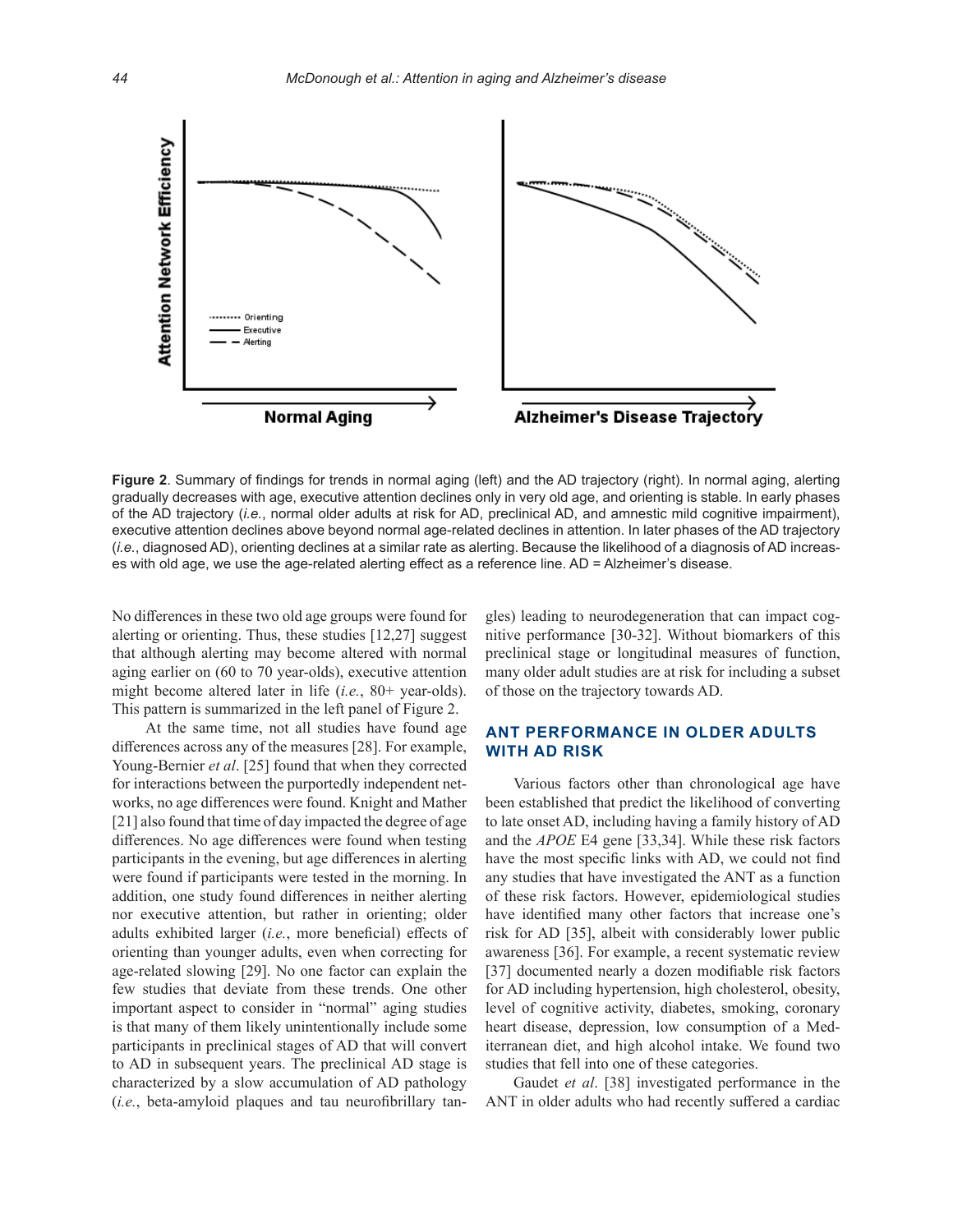event (including myocardial infarction, coronary artery bypass graft, percutaneous coronary intervention, or angina) and older adults who had not experienced such an event. The cardiac group had marginally higher levels of hypertension and lower education levels compared to the control group—both posing additional risk for AD. Despite the relatively high risk for AD in the cardiac group, no differences in the ANT performance measures were found. However, when controlling for some confounding effects (*i.e.*, age, sex, education, hypertension, and diabetes), the cardiac group had poorer executive attention than the control group. Although age-related slowing was not explicitly accounted for, the authors did control for age (a proxy for age-related slowing) and no differences were found in mean RTs, suggesting a low likelihood that general slowing accounted for these differences. Interestingly, greater impairments in executive attention were also associated with poorer driving in a driving simulator, attesting to the real-world importance of impairments on this measure. Though in this case, mean RTs also were associated with poorer driving, thus potentially explaining the executive attention effect on driving.

Abnormal blood pressure (both hypertension or hypotension) also increases the risk for a host of cardiovascular diseases and future cognitive decline [39-42]. Some studies have indicated that higher blood pressure in mid-life and lower blood pressure in later life both predict future dementia [43,44]. Using data from the Einstein Aging Study, Mahoney and colleagues [12] investigated how abnormal blood pressure levels impact performance in the ANT in a sample of cognitively normal older adults. When controlling for general slowing by including overall RT in their regression analyses, higher blood pressure (SBP > 120 mmHg and DBP > 80 mmHg) was associated with better executive attention (*i.e.*, participants were less likely to be impacted by the distracting flankers, thus resulting in smaller difference scores). No differences were found for the effects of blood pressure on alerting or orienting. Given that some studies have suggested that higher blood pressure in old age might actually be protective, perhaps the benefits of high blood pressure for executive attention are consistent with this idea.

In summary, a paucity of studies has investigated relevant risk factors for AD using the ANT. Of the two studies reviewed, both point to alterations in executive attention. Nevertheless, strong conclusions cannot be made as to whether risks for AD in older adults lead to subtle deficits in the attention networks.

#### **ANT PERFORMANCE IN PRECLINICAL AD**

Preclinical stages of AD are associated with biological changes in the brain—such as the accumulation of beta-amyloid, tau neurofibrillary tangles, and declines in cortical thickness—even when cognition is within normal ranges [32]. Recent neuroimaging research has provided evidence that cortical thickness can be used as a proxy of neurodegeneration in preclinical AD. Specifically, Dickerson *et al*. [45] has established a set of nine brain regions, dubbed AD Signature Regions, that are negatively associated with beta-amyloid and decrease as severity of AD symptoms worsen.

Although we could not find any studies that have correlated individual variability in beta-amyloid or tau and performance on the ANT, one study assessed the relationship between cortical thickness and ANT performance in a sample with a large age range [24]. In this study, some of the same regions associated with preclinical AD were also associated with aspects of the ANT. The most widespread effects were negative associations between the executive attention effect and cortical thickness. Of the regions found to be related to executive attention, the inferior parietal cortex, lateral superior temporal gyrus, and portions of the medial temporal lobe spatially overlapped with the AD Signature Regions. Negative associations also were found with individual variability in alerting performance, but only in the medial and lateral superior parietal lobe. Each of these regions overlap with the AD Signature Regions. No significant effects were found for orienting effects. To the extent that cortical thickness in the brain regions overlapping AD Signature Regions are causally related to executive attention and alerting, this finding suggests that those two classes of attention might be at risk to decline with the progression of AD.

#### **ANT PERFORMANCE IN MCI**

MCI has been commonly defined as the transitional state between normal age-related cognitive decline and the early stages of dementia [46-48]. The three most prevalent forms of MCI are single-domain amnestic MCI (aMCI), single-domain dysexecutive MCI, and multiple-domain amnestic MCI [49,50]. Furthermore, the high rate of conversion from aMCI to AD have led many researchers and clinicians to consider this category as the most likely precursory stage of AD [51].

In a study comparing healthy individuals and those with aMCI, van Dam and colleagues [52] found a difference in executive attention. Specifically, the executive effect was much larger in the aMCI group compared to the healthy control (HC) group, suggesting that participants with aMCI were more distracted by the incongruent trials than normal adults. No RT differences were found for alerting or orienting. They also found that there were differences within the neural networks responsible for each class of attention using the ANT during fMRI. The aMCI group showed increased brain activity when contrasting the effects of alerting in the left parietal cortex and when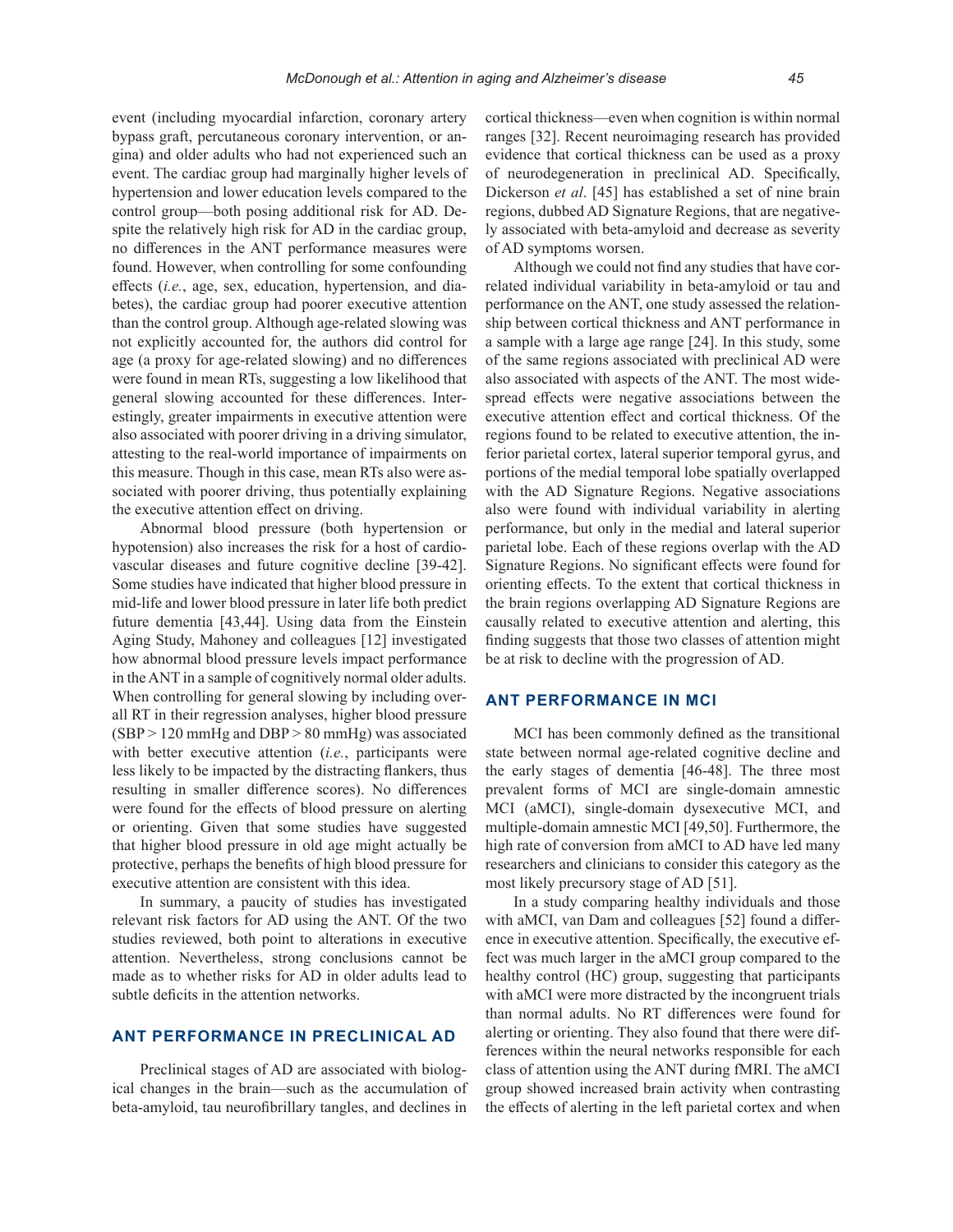contrasting the effects of orienting in the bilateral parietal cortex. The authors argued that the increases in brain activity might be a form of neural compensation that allows this group to maintain their performance in alerting and orienting. In contrast to these increases in activation, decreased brain activity was found in the aMCI group compared with HCs for the executive attention contrast in the anterior cingulate cortex, medial prefrontal cortex, and lateral prefrontal cortex. These decreases in brain activity are consistent with the impaired executive attention performance found in this group. In this case, fundamental executive attention processes might be directly impaired, but different approaches or strategies might also exist between the groups that cause both differences in performance and brain activity [53].

Lv and colleagues [54] also investigated performance on the ANT in a group of cognitively normal adults and a group with aMCI. Unlike van Dam *et al*. [52], they did not find any behavioral differences in any of the attention networks when employing direct comparisons between the two groups. However, they were able to find differences between the two groups when using machine learning techniques (*i.e.*, support vector machine or SVM). The SVM technique used was a non-linear classifier that allowed patterns of multiple performance indices from the ANT to separate the two groups. The model that best separated the HC and aMCI groups included RT differences for the executive attention effect, RT differences for the orienting effect, accuracy differences between the incongruent versus the no cue condition (*i.e.*, executive attention), and the age of participants. While this finding suggests that both measures of executive attention and orienting (but not alerting) do differ between aMCI and HCs, the combination of a) using a non-linear SVM, b) including age in the analysis, and c) finding no mean differences between groups for any of the individual measures complicates the interpretation of these findings. One untested possibility is that age interacted with cognitive status to lead to ANT differences between groups. Despite these concerns, the pattern of results found by Lv *et al*. [54] is consistent with the neural findings of van Dam *et al*. [52] who found effects in these two networks but is inconsistent with the effects in normal aging in which only alerting is consistently impaired.

More recently, Zhang *et al*. [55] investigated ANT performance and functional connectivity in a group of normal older adults, people with aMCI, and AD patients. They tested the role that the dorsal attentional network (*e.g.*, intraparietal sulcus and frontal eye fields) and the ventral attentional network (*e.g.*, temporal parietal junction and ventral frontal cortex) play in early disease stages. Compared with the HC group, they found only behavioral differences indicative of poorer performance in executive attention, but it should be noted that their sample sizes were quite small (12 aMCI and 15 HCs). Interestingly, they found that the dorsal and ventral attentional networks were more connected to each other in the aMCI group than the HC group. The authors attributed this heightened functional connectivity to a possible compensatory reorganization or recruitment of cognitive resources as a result of subtle neurodegeneration occurring within attention neural systems. Lastly, regressions were conducted that correlated functional connectivity with the ANT RT measures while controlling for key variables such as age, education, and gray matter volume. They found correlations with connectivity for all three ANT RTs within the aMCI group. Larger alerting RT effects were associated with greater dorsal attention network connectivity and worse ventral attention connectivity; larger orienting RT effects were associated with greater dorsal attention network connectivity; greater executive attention RT effects were associated with both increases and decreases in connectivity with the dorsal attention network (depending on hemisphere). Consistent with other studies, aMCI appears to be characterized by deficits in executive attention. However, the functional connectivity results reveal a complicated interplay between dysfunction and compensation for multiple neural systems underlying attention.

Martella and colleagues [56] investigated a variant of the ANT task that not only investigated interactions among ANT measures, but also added an attentional vigilance component. Vigilance was defined as the ability to maintain a high level of alertness over the course of the task. The MCI subtypes consisted of six amnestic, six non-amnestic, and eight multiple-domain types. Collapsing across all MCI subtypes, they found that the executive attention effect was larger in the HC group than the MCI group, suggesting that the MCI group had better executive attention performance. Interestingly, this benefit was only found when an alerting cue was absent. Follow-up MCI subtype analyses suggested that the above pattern was most exaggerated in the multi-domain MCI group and smaller executive attention effects across both alerting conditions were found in aMCI and non-aMCI groups. The authors suggested that the alerting cue helped minimize the effect of the distracting flankers, but only in the MCI group. However, it is unclear why the alerting signal led to better executive attention than in the HCs. One possibility is that general slowing effects often found in groups of MCI participants (especially multi-domain MCI) may have exaggerated these group differences, although differences in general slowing were not taken into account to test this proposal. The vigilance analyses indicated that all of the MCI subtypes showed equally lower vigilance than HCs.

Other types of MCI also have been investigated using the ANT. Fernández and colleagues [57] examined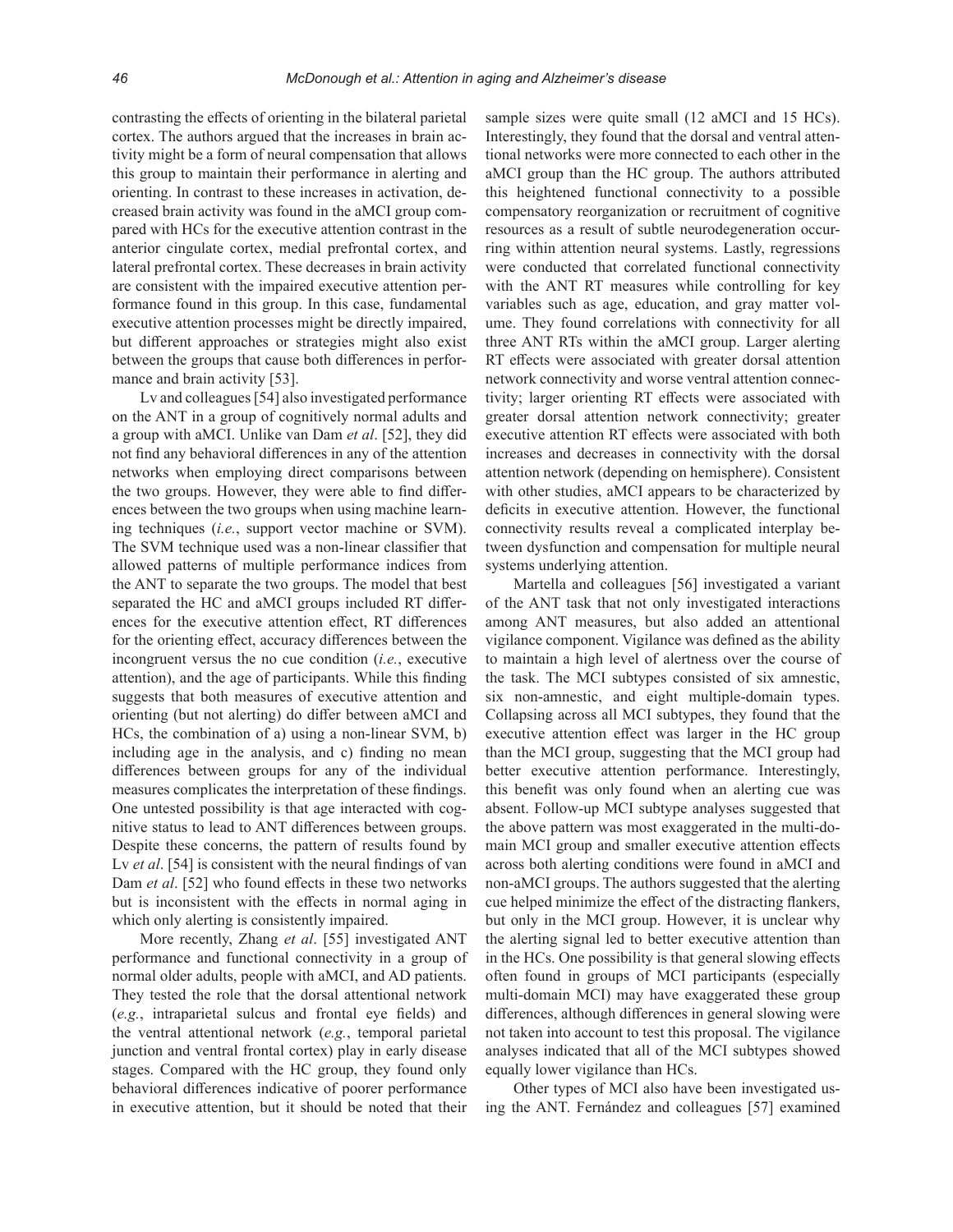attention deficits among MCI patients with subcortical vascular damage (svMCI), MCI patients without SVD (nvMCI), and HCs. Results indicated that the svMCI group showed smaller orienting effects compared with the nvMCI and HC groups when controlling for overall slowing using proportion scores and no group differences in the other domains. Fernández and colleagues [57] argued that the subcortical damage affects the cholinergic system, ultimately impairing the covert orienting system. This reduced orienting effect in the ANT, however, is different from the impaired effects in executive attention found in aMCI.

Overall, performance on the ANT appears to reveal different patterns depending on what types of neurodegeneration might be present. Neurodegeneration to subcortical structures appears to impair attention differently than either normal aging or aMCI. An important consideration is that the studies comparing MCI (of any subtype) to normal older adults often use smaller sample sizes (about 8 to 20 people per group). Nevertheless, the evidence appears to consistently implicate early executive attention deficits in aMCI. However, only one of these MCI studies controlled for group differences in general slowing [57]. Unfortunately, this was the one study that did not investigate aMCI, which is the subtype of MCI most likely to convert to AD. Thus, general slowing rather than executive attention remains a possible mechanism underlying these aMCI results.

#### **ANT PERFORMANCE IN AD**

As mentioned above, Fernandez-Duque and Black [14] reviewed the ANT among younger adults, normally aging older adults, and adults with AD. Patients with AD exhibited poorer executive attention (*i.e.*, longer RT difference scores) compared with normal older adults even after controlling for general slowing. No differences were found for alerting and orienting.

Tales and colleagues [58] also conducted one of the earliest AD studies to investigate alerting and orienting but used a task similar to the ANT without the executive attention component (*i.e.*, no distracting flankers). Compared with HCs, they found that AD patients had a larger orienting effect than healthy older adults. The AD patients had similar alerting effects to HCs. Their findings contradict others who used a similar (non-ANT) task to investigate alerting and orienting [59] and found significant alerting differences between AD patients and HCs. However, no correction for general slowing was calculated and the sample sizes also were quite small (n  $= 15$  per group).

Firbank *et al*. [60] compared performance on the ANT between normal older adults and two dementia groups: AD and a combined group of dementia with Lewy Bodies and with Parkinson's disease (referred to collectively as the LBD group). No differences in performance were found between the AD and HCs across any of the ANT measures. These null results could have been due to small sample sizes ( $n = 23$  people per group), or due to the fact that overall slowing masked potential group effects. Indeed, the mean RTs across all trials were fastest in HCs, followed by the AD group, and slowest in the LBD group. The only difference found was a smaller executive attention effect in the LBD group compared with the HCs. The LBD group also had the largest sample size  $(n = 32)$ , further suggesting that the comparison with the AD group may have had limited power. Although behavioral effects were not found between the AD and HC groups, fMRI differences during the ANT were found for the executive attention contrast. Whereas the HC group (and the LBD group) showed greater deactivation in parietal brain regions in the incongruent trials relative to the congruent trials, AD patients exhibited no such deactivation. This failure to deactivate these brain regions might impair the efficient allocation of attention [61].

Research conducted by Lu and colleagues [62] examined the ANT in a large sample  $(N = 204)$  of Chinese older adults with AD, vascular disease, and HCs. They discovered that both those with AD and vascular disease had larger (*i.e.*, poorer) executive attention effects than HCs, even when correcting for general slowing using proportion scores. Individuals with AD and vascular disease had similar alerting and orienting effects to the HCs. No significant relationships were found between the attention network components and other cognitive functions that they measured.

As mentioned in the previous section, Zhang *et al*. [55] investigated ANT performance and functional connectivity in the dorsal and ventral attentional networks. They found that AD patients performed worse on all three attentional networks than HCs. For functional connectivity, AD patients had decreased connectivity within several regions of the dorsal attentional network and the ventral attentional network, even after correcting for multiple comparisons. They found that larger alerting RT effects were associated with decreases in both the dorsal and ventral attentional networks and that larger orienting RT effects and executive attention RT effects were associated with decreases in the dorsal attentional networks. However, Zhang *et al*. [55] did not control for general slowing effects.

Overall, the findings for studies investigating ANT differences in AD were quite mixed; two of the six studies found differences in alerting, two of the six studies found differences in orienting, and three of the six found differences in executive attention (not including the fMRI effects). Most of the studies reviewed in this section had small sample sizes and did not consistently correct for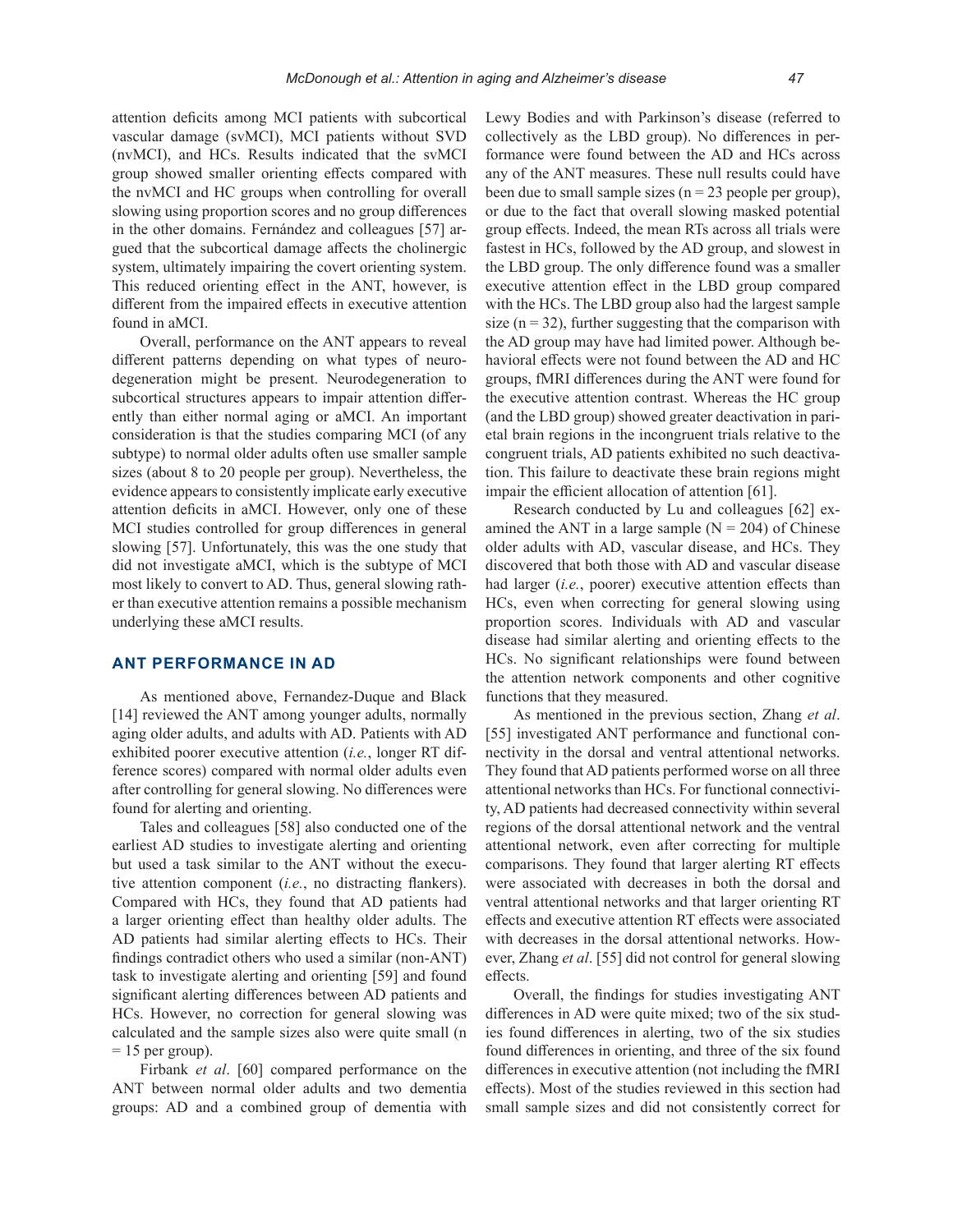general slowing effects, potentially impacting the interpretation of the results. Patients with AD also might be taking a variety of medications, which may differ by sample, thus impacting the results. Given that one study found no differences in any of the attention networks [60] in AD and another study found all three attention networks to differ in AD [55], another possibility is that different severity levels (*i.e.*, mild, moderate, severe) of AD might impact the number of attention networks impaired. The latter study [55] that found all three attention networks to differ in AD also was the only one that included patients with severe AD (mean Mini-Mental Status Exam score = 13.1). Additional studies with larger sample sizes and corrections for general age-related slowing are needed to make confident claims regarding ANT differences in AD.

#### **CONCLUDING REMARKS**

The present review clearly indicated that the majority of studies using the ANT or variants of the ANT have focused on normal aging rather than the AD trajectory. This large body of research in normal aging revealed the importance of accounting for general slowing effects when measuring different attention networks because many of the significant group effects found for the raw scores disappeared after such corrections were made. Both before and after corrections, many of the studies reviewed revealed that the benefits of temporal alerting cues diminished in old age.

These studies also hinted at an impaired executive attention effect, possibly limited to very old age. Given the prominence of theories indicating frontal lobe dysfunction in normal aging [63-67], the weakness of these executive attention effects is somewhat surprising. Two lines of evidence provide more reason to expect declines earlier in the lifespan in executive attention. First, one large scale cross-sectional study using 48,537 participants across the adult lifespan suggested that working memory measures peaked as early as the 30's [68]. Second, Redick and Engle [69] found that working memory capacity was associated with executive attention performance in the ANT (but not alerting or orienting). Of the 14 studies to investigate age-effects, six of the studies found effects of executive attention: four found impaired executive attention and two found improvements with older age. Thus, even within the studies that found normal aging effects of executive attention, the direction of the effect was not consistent, preventing us from confidently concluding that executive attention strongly declines with normal aging.

While some studies have suggested that both the alerting and executive attention networks share common brain areas of activation [70,71], the present review suggests that subtle differences likely exist in the brain

regions that decline with age that are also associated with these two networks. Alternatively, older adults might be able to successfully compensate for age-related declines in executive attention [72-74], whereas alerting requires fundamental processes in which no compensatory process is readily available. This idea is consistent with age-related declines in the ability to initiate and sustain attention akin to the notion of proactive cognitive control [75,76], therefore relying more on their reactions to stimuli after a conflict is detected, known as reactive control [22,29].

In contrast to the findings from normal aging studies, studies investigating early trajectories of AD more consistently implicated deficits in executive attention. Specifically, two studies investigating groups of older adults with cardiovascular issues implicated differences in executive attention [12,38]. Many of the studies investigating aMCI, the subtype most likely to convert to AD, also implicated differences in executive attention. In contrast, other subtypes of MCI that are less likely to convert to AD (*i.e.*, subcortical vascular MCI) did not show impairments in executive attention, strengthening the specificity of these effects.

In contrast to the rather consistent effects of possible early trajectories of AD, older adults diagnosed with AD showed a variety of patterns. Because AD is a neurodegenerative disease that ultimately will affect the entire brain and each attention network, one might predict that if executive attention began showing impairments in preclinical or prodromal phases of the disease, not only would these executive attention effects be more pronounced, but they also would expand to other attention networks. In contrast to this expectation, most of the AD studies found that only one of the attention networks differed from HCs and the one network that showed deficits was equally likely to be the alerting, orienting, or executive attention network. Unlike the normal aging studies, the lessons of using large samples and correcting for general slowing were rarely passed on to the AD studies, thus limiting the conclusions that can be drawn from the AD studies. Nevertheless, given the strong trends for deficits in executive attention leading up to an AD diagnosis, it is likely that at least executive attention is selectively impaired in early phases of the disease (see right panel of Figure 2).

Two key implications can be taken from these findings. First, differences in attentional networks in AD suggest that the hallmark memory impairments likely originate, at least in part, to attentional declines that impact memory encoding in AD. Second, the different patterns of attentional impairments between normal aging and AD suggest that the ANT can be used to differentiate which older adults might be on a "normal" trajectory and which might be on a "pathological" trajectory. However, these implications should be considered within the context of limitations of the ANT. First, the alerting network has the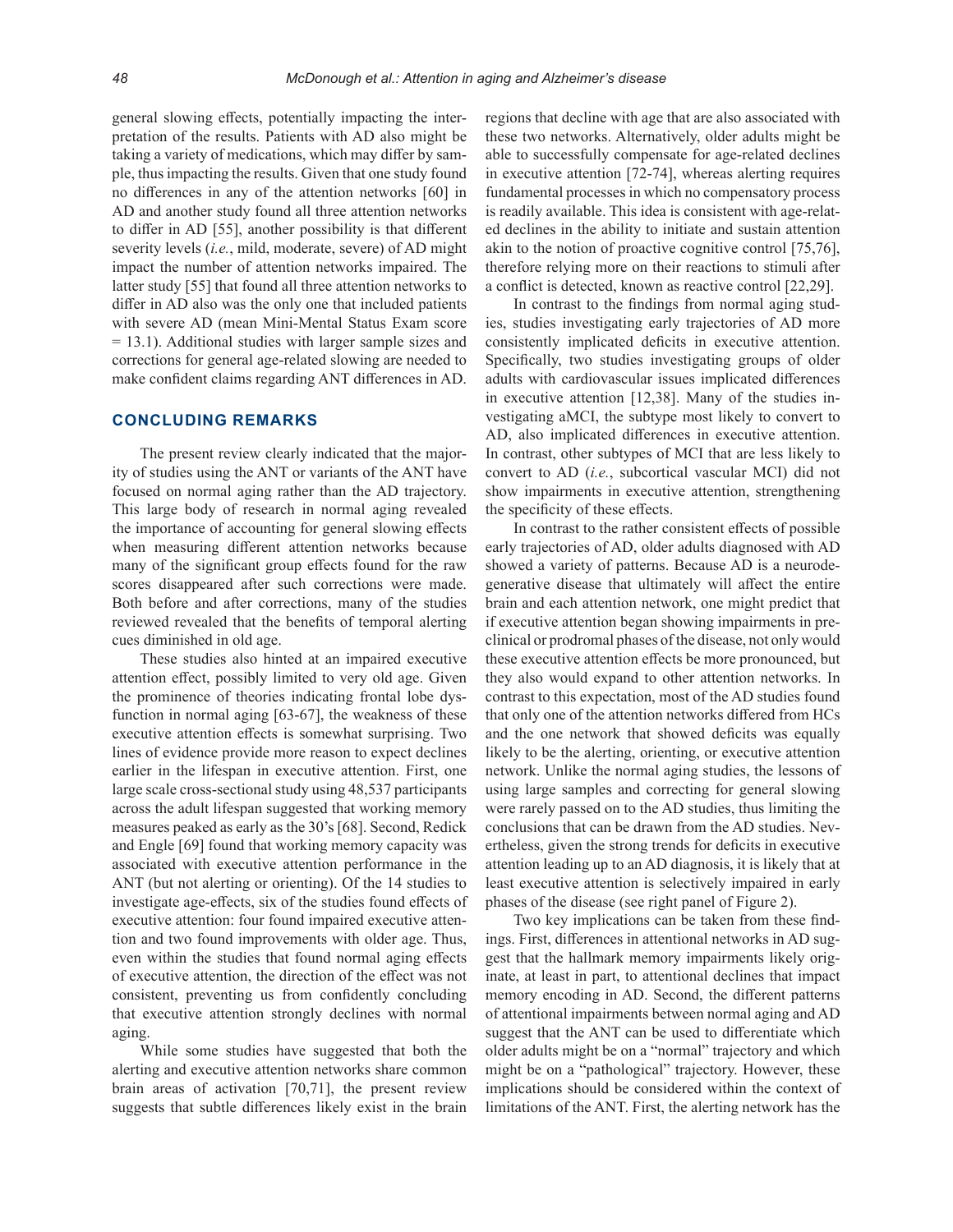lowest reliability of the three networks (13]). To improve reliability, the number of trials in the ANT could be increased [77]. The ANT also uses difference scores, which have been criticized for reducing reliability [77]. While this is true in some situations, it is not clear why this general notion would selectively apply to alerting and orienting, but not to the same degree as executive attention. Using RT measures (rather than accuracy) also might introduce additional error or variability [77], especially in older adults or patients with AD who show an increase in response time variability compared with younger adults [78]. Other paradigms that rely on accuracy of whole or partial reporting of visually presented objects can offer reliable and alternative measures of attention including one's perceptual threshold, visual processing speed, and tonic alertness [79]. Note that these other measures of attention do not correlate with the ANT measures [77], suggesting that they measure complementary aspects of attention and do not replace the three classes of attention in the ANT.

#### **REFERENCES**

- 1. Hoffman L, McDowd JM, Atchley P, Dubinsky R. The role of visual attention in predicting driving impairment in older adults. Psychol Aging. 2005;20(4):610.
- 2. Owsley C, McGwin G Jr. Association between visual attention and mobility in older adults. J Am Geriatr Soc. 2004;52(11):1901–6.
- 3. Wolfe JM. The Oxford Handbook of Attention. Oxford: Oxford University Press; 2014. pp. 35–44.
- 4. Fan J, McCandliss BD, Sommer T, Raz A, Posner MI. Testing the efficiency and independence of attentional networks. J Cogn Neurosci. 2002;14(3):340–7.
- 5. Posner MI, Rothbart MK. Research on attention networks as a model for the integration of psychological science. Annu Rev Psychol. 2007;58:1–23.
- 6. Bundesen C. A theory of visual attention. Psychol Rev. 1990;97(4):523–47.
- 7. Cowan N. Attention and memory: An integrated framework. Oxford University Press; 1998.
- 8. Salvucci DD, Taatgen NA. Threaded cognition: an integrated theory of concurrent multitasking. Psychol Rev. 2008;115(1):101–30.
- 9. Marrocco RT, Davidson MC. Neurochemistry of Attention. Cambridge: The MIT Press; 1998. pp. 35–50.
- 10. Corbetta M, Shulman GL. Control of goal-directed and stimulus-driven attention in the brain. Nat Rev Neurosci. 2002;3(3):201.
- 11. Duncan J, Seitz RJ, Kolodny J, Bor D, Herzog H, Ahmed A, et al. A neural basis for general intelligence. Science. 2000;289(5478):457–60.
- 12. Mahoney JR, Verghese J, Goldin Y, Lipton R, Holtzer R. Alerting, orienting, and executive attention in older adults. J Int Neuropsychol Soc. 2010;16(5):877–89.
- 13. Ishigami Y, Eskes GA, Tyndall AV, Longman RS, Drogos LL, Poulin MJ. The Attention Network Test-Interaction (ANT-I): reliability and validity in healthy older adults.

Exp Brain Res. 2016;234(3):815–27.

- 14. Fernandez-Duque D, Black SE. Attentional networks in normal aging and Alzheimer's disease. Neuropsychology. 2006;20(2):133–43.
- 15. Bush L, Hess U, Wolford G. Transformations for within-subject designs: A Monte Carlo investigation. Psychol Bull. 1993;113(3):566–79.
- 16. Faust ME, Balota DA, Spieler DH, Ferraro FR. Individual differences in information processing rate and amount: implications for group differences in response latency. Psychol Bull. 1999;125(6):777–99.
- 17. Madden DJ, Whiting WL. Recent Advances in Psychology and Aging. Amsterdam: Elsevier; 2004. pp. 41–88.
- 18. Jennings JM, Dagenbach D, Engle CM, Funke LJ. Age-related changes and the attention network task: an examination of alerting, orienting, and executive function. Neuropsychol Dev Cogn B Aging Neuropsychol Cogn. 2007;14(4):353–67.
- 19. Gamboz N, Zamarian S, Cavallero C. Age-related differences in the attention network test (ANT). Exp Aging Res. 2010;36(3):287–305.
- 20. Kaufman DA, Sozda CN, Dotson VM, Perlstein WM. An event-related potential investigation of the effects of age on alerting, orienting, and executive function. Front Aging Neurosci. 2016;8:99.
- 21. Knight M, Mather M. Look out—it's your off-peak time of day! Time of day matters more for alerting than for orienting or executive attention. Exp Aging Res. 2013;39(3):305–21.
- 22. Williams RS, Biel AL, Wegier P, Lapp LK, Dyson BJ, Spaniol J. Age differences in the Attention Network Test: evidence from behavior and event-related potentials. Brain Cogn. 2016;102:65–79.
- 23. Zhou SS, Fan J, Lee TM, Wang CQ, Wang K. Age-related differences in attentional networks of alerting and executive control in young, middle-aged, and older Chinese adults. Brain Cogn. 2011;75(2):205–10.
- 24. Westlye LT, Grydeland H, Walhovd KB, Fjell AM. Associations between regional cortical thickness and attentional networks as measured by the attention network test. Cereb Cortex. 2010;21(2):345–56.
- 25. Young-Bernier M, Tanguay AN, Tremblay F, Davidson PS. Age differences in reaction times and a neurophysiological marker of cholinergic activity. Can J Aging. 2015;34(4):471–80.
- 26. Waszak F, Li SC, Hommel B. The development of attentional networks: cross-sectional findings from a life span sample. Dev Psychol. 2010;46(2):337.
- 27. Lu H, Fung AW, Chan SS, Lam LC. Disturbance of attention network functions in Chinese healthy older adults: an intra-individual perspective. Int Psychogeriatr. 2016;28(2):291–301.
- 28. Gamble KR, Howard JH Jr, Howard DV. Not just scenery: viewing nature pictures improves executive attention in older adults. Exp Aging Res. 2014;40(5):513–30.
- 29. Deiber MP, Ibañez V, Missonnier P, Rodriguez C, Giannakopoulos P. Age-associated modulations of cerebral oscillatory patterns related to attention control. Neuroimage. 2013;82:531–46.
- 30. Hedden T, Oh H, Younger AP, Patel TA. Meta-analysis of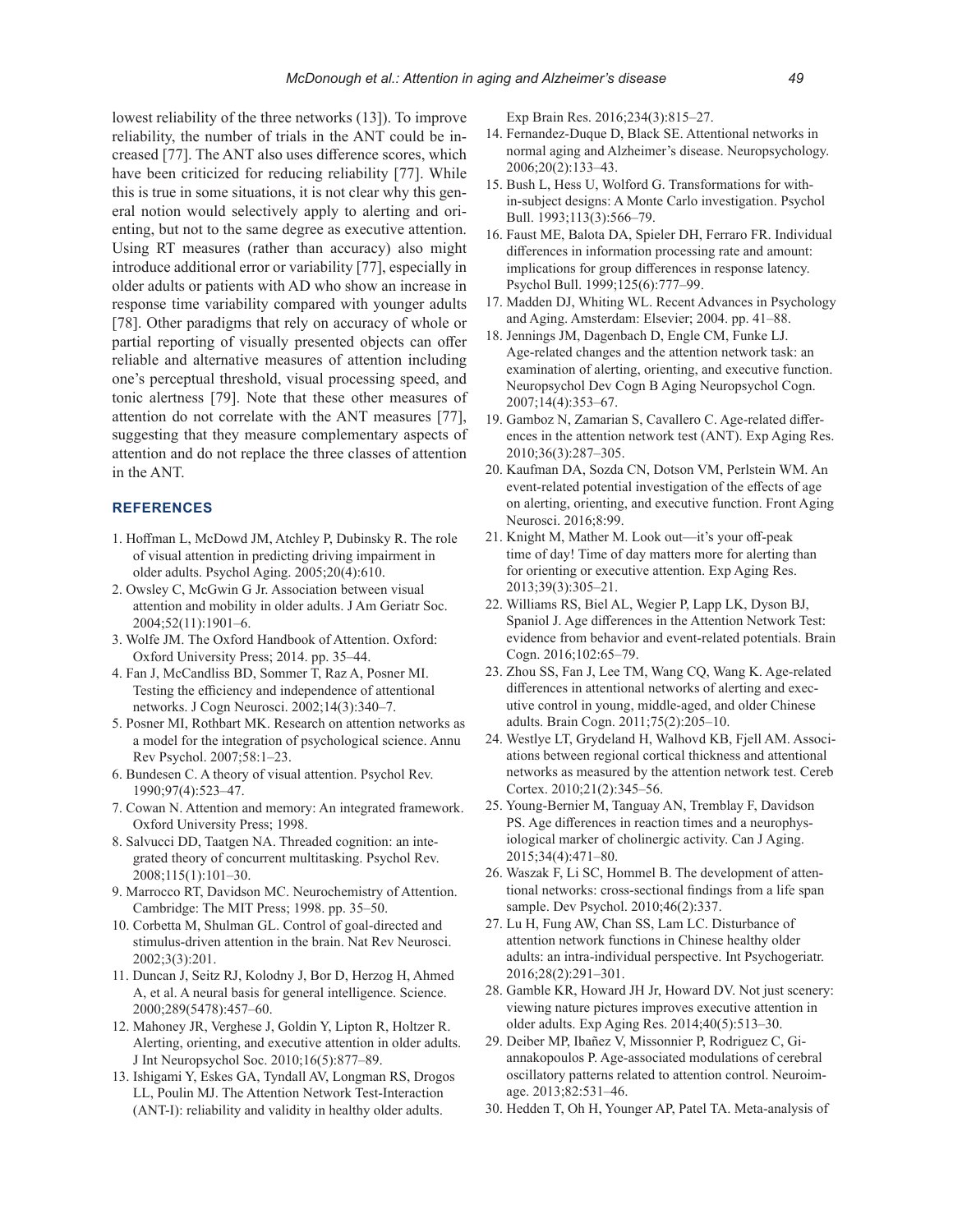amyloid cognition relations in cognitively normal older adults. Neurology. 2013;80(14):1341–8.

- 31. McDonough IM, Bischof GN, Kennedy KM, Rodrigue KM, Farrell ME, Park DC. Discrepancies between fluid and crystallized ability in healthy adults: a behavioral marker of preclinical Alzheimer's disease. Neurobiol Aging. 2016;46:68–75.
- 32. Sperling RA, Aisen PS, Beckett LA, Bennett DA, Craft S, Fagan AM, et al. Toward defining the preclinical stages of Alzheimer's disease: Recommendations from the National Institute on Aging-Alzheimer's Association workgroups on diagnostic guidelines for Alzheimer's disease. Alzheimers Dement. 2011;7(3):280–92.
- 33. Corder EH, Saunders AM, Strittmatter WJ, Schmechel DE, Gaskell PC, Small G, et al. Gene dose of apolipoprotein E type 4 allele and the risk of Alzheimer's disease in late onset families. Science. 1993;261(5123):921–3.
- 34. Slooter AJ, Cruts M, Kalmijn S, Hofman A, Breteler MM, Van Broeckhoven C, et al. Risk estimates of dementia by apolipoprotein E genotypes from a population-based incidence study: the Rotterdam Study. Arch Neurol. 1998;55(7):964–8.
- 35. Kaffashian S, Dugravot A, Elbaz A, Shipley MJ, Sabia S, Kivimäki M, et al. Predicting cognitive decline: A dementia risk score vs the Framingham vascular risk scores. Neurology. 2013;80(14):1300–6.
- 36. Farrow M. Dementia Risk Reduction: What Do Australian's Know? Alzheimer's Australia; 2007.
- 37. Deckers K, Boxtel MP, Schiepers OJ, Vugt M, Muñoz Sánchez JL, Anstey KJ, et al. Target risk factors for dementia prevention: a systematic review and Delphi consensus study on the evidence from observational studies. Int J Geriatr Psychiatry. 2015;30(3):234–46.
- 38. Gaudet J, Bélanger MF, Corriveau H, Mekary S, Hay D, Johnson MJ. Investigating the autonomic nervous system and cognitive functions as potential mediators of an association between cardiovascular disease and driving performance. Can J Physiol Pharmacol. 2013;91(5):346–52.
- 39. Duschek S, Matthia E, Schandry R. Essential hypotension is accompanied by deficits in attention and working memory. Behav Med. 2005;30(4):149–60.
- 40. Elias PK, Elias MF, Robbins MA, Budge MM. Blood pressure-related cognitive decline: does age make a difference? Hypertension. 2004;44(5):631–6.
- 41. Raz N, Rodrigue KM, Kennedy KM, Acker JD. Vascular health and longitudinal changes in brain and cognition in middle-aged and older adults. Neuropsychology. 2007;21(2):149.
- 42. Verghese J, Lipton RB, Hall CB, Kuslansky G, Katz MJ. Low blood pressure and the risk of dementia in very old individuals. Neurology. 2003;61(12):1667–72.
- 43. Gabin JM, Tambs K, Saltvedt I, Sund E, Holmen J. Association between blood pressure and Alzheimer disease measured up to 27 years prior to diagnosis: the HUNT Study. Alzheimers Res Ther. 2017;9(1):37.
- 44. Guo Z, Fratiglioni L, Winblad B, Viitanen M. Blood pressure and performance on the Mini-Mental State Examination in the very old: cross-sectional and longitudinal data from the Kungsholmen Project. Am J Epidemiol. 1997;145(12):1106–13.
- 45. Dickerson BC, Bakkour A, Salat DH, Feczko E, Pacheco J, Greve DN, et al. The cortical signature of Alzheimer's disease: regionally specific cortical thinning relates to symptom severity in very mild to mild AD dementia and is detectable in asymptomatic amyloid-positive individuals. Cereb Cortex. 2009;19(3):497–510.
- 46. Gauthier S, Reisberg B, Zaudig M, Petersen RC, Ritchie K, Broich K, et al. Mild cognitive impairment. Lancet. 2006;367(9518):1262–70.
- 47. Geslani DM, Tierney MC, Herrmann N, Szalai JP. Mild cognitive impairment: an operational definition and its conversion rate to Alzheimer's disease. Dement Geriatr Cogn Disord. 2005;19(5-6):383–9.
- 48. Morris JC, Storandt M, Miller JP, McKeel DW, Price JL, Rubin EH, et al. Mild cognitive impairment represents early-stage Alzheimer disease. Arch Neurol. 2001;58(3):397– 405.
- 49. Missonnier P, Herrmann FR, Richiardi J, Rodriguez C, Deiber MP, Gold G, et al. Attention-related potentials allow for a highly accurate discrimination of mild cognitive impairment subtypes. Neurodegener Dis. 2013;12(2):59–70.
- 50. Winblad B, Palmer K, Kivipelto M, Jelic V, Fratiglioni L, Wahlund LO, et al. Mild cognitive impairment–beyond controversies, towards a consensus: report of the International Working Group on Mild Cognitive Impairment. J Intern Med. 2004;256(3):240–6.
- 51. Albert MS, DeKosky ST, Dickson D, Dubois B, Feldman HH, Fox NC, et al. The diagnosis of mild cognitive impairment due to Alzheimer's disease: Recommendations from the National Institute on Aging-Alzheimer's Association workgroups on diagnostic guidelines for Alzheimer's disease. Alzheimers Dement. 2011;7(3):270–9.
- 52. Van Dam NT, Sano M, Mitsis EM, Grossman HT, Gu X, Park Y, et al. Functional neural correlates of attentional deficits in amnestic mild cognitive impairment. PLoS One. 2013;8(1):e54035.
- 53. Jeyakumar SL, Warriner EM, Raval VV, Ahmad SA. Balancing the need for reliability and time efficiency: Short forms of the Wechsler Adult Intelligence Scale-III. Educ Psychol Meas. 2004;64(1):71–87.
- 54. Lv S, Wang X, Cui Y, Jin J, Sun Y, Tang Y, et al. Application of attention network test and demographic information to detect mild cognitive impairment via combining feature selection with support vector machine. Comput Methods Programs Biomed. 2010;97(1):11–8.
- 55. Zhang Z, Zheng H, Liang K, Wang H, Kong S, Hu J, et al. Functional degeneration in dorsal and ventral attention systems in amnestic mild cognitive impairment and Alzheimer's disease: an fMRI study. Neurosci Lett. 2015;585:160–5.
- 56. Martella D, Manzaneres S, Campoy G, Roca J, Antunez C, Fuentes LJ. Phasic and tonic alerting in mild cognitive impairment: a preliminary study. Exp Gerontol. 2014;49:35–9.
- 57. Fernández PJ, Campoy G, Santos JM, Antequera MM, García-Sevilla J, Castillo A, et al. Is there a specific pattern of attention deficit in mild cognitive impairment with subcortical vascular features? Evidence from the Attention Network Test. Dement Geriatr Cogn Disord. 2011;31(4):268–75.